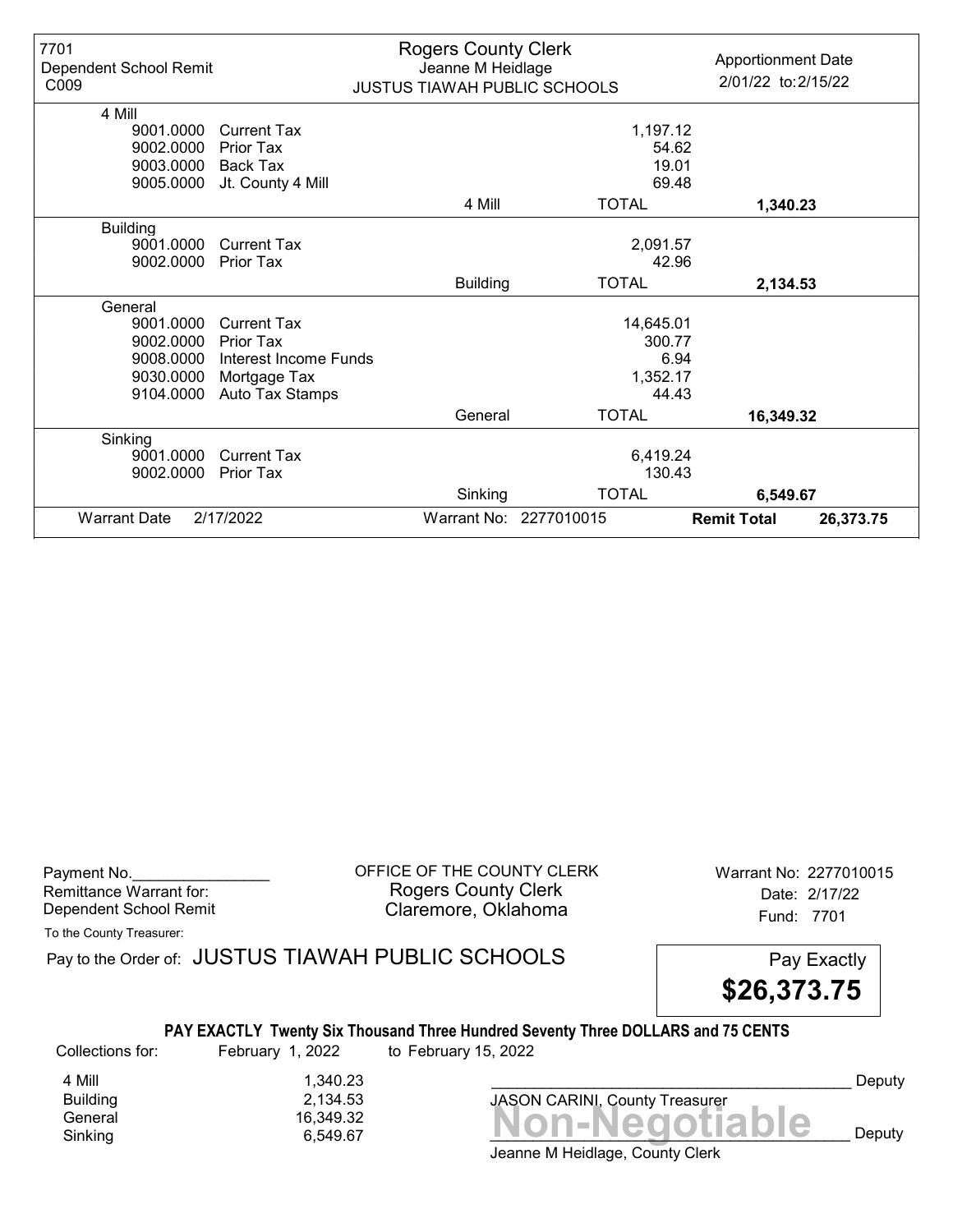| 7702<br>Independent School Remit<br>1001 |                       | <b>Rogers County Clerk</b><br>Jeanne M Heidlage<br><b>CLAREMORE PUBLIC SCHOOLS</b> |                        | <b>Apportionment Date</b><br>2/01/22 to: 2/15/22 |
|------------------------------------------|-----------------------|------------------------------------------------------------------------------------|------------------------|--------------------------------------------------|
| 4 Mill                                   |                       |                                                                                    |                        |                                                  |
| 9001.0000                                | <b>Current Tax</b>    |                                                                                    | 8,468.04               |                                                  |
| 9002.0000                                | <b>Prior Tax</b>      |                                                                                    | 386.35                 |                                                  |
| 9003.0000                                | <b>Back Tax</b>       |                                                                                    | 134.47                 |                                                  |
| 9005.0000                                | Jt. County 4 Mill     |                                                                                    | 491.45                 |                                                  |
|                                          |                       | 4 Mill                                                                             | <b>TOTAL</b>           | 9,480.31                                         |
| <b>Building</b>                          |                       |                                                                                    |                        |                                                  |
| 9001.0000                                | <b>Current Tax</b>    |                                                                                    | 11,848.31              |                                                  |
| 9002.0000                                | Prior Tax             |                                                                                    | 1,199.15               |                                                  |
| 9003.0000                                | <b>Back Tax</b>       |                                                                                    | 96.95                  |                                                  |
|                                          |                       | <b>Building</b>                                                                    | <b>TOTAL</b>           | 13,144.41                                        |
| General                                  |                       |                                                                                    |                        |                                                  |
| 9001.0000                                | <b>Current Tax</b>    |                                                                                    | 82,915.07              |                                                  |
| 9002.0000                                | Prior Tax             |                                                                                    | 8,391.69               |                                                  |
| 9003.0000                                | Back Tax              |                                                                                    | 678.47                 |                                                  |
| 9008.0000                                | Interest Income Funds |                                                                                    | 48.03                  |                                                  |
| 9030.0000                                | Mortgage Tax          |                                                                                    | 9,564.79               |                                                  |
| 9104.0000                                | Auto Tax Stamps       |                                                                                    | 314.29                 |                                                  |
|                                          |                       | General                                                                            | <b>TOTAL</b>           | 101,912.34                                       |
| Sinking                                  |                       |                                                                                    |                        |                                                  |
| 9001.0000                                | <b>Current Tax</b>    |                                                                                    | 46,194.56              |                                                  |
| 9002.0000                                | <b>Prior Tax</b>      |                                                                                    | 5,438.15               |                                                  |
| 9003.0000                                | Back Tax              |                                                                                    | 459.48                 |                                                  |
|                                          |                       | Sinking                                                                            | <b>TOTAL</b>           | 52,092.19                                        |
| <b>Warrant Date</b>                      | 2/17/2022             |                                                                                    | Warrant No: 2277020174 | <b>Remit Total</b><br>176,629.25                 |

Payment No. 2277020174 COUNTY CLERK Warrant No: 2277020174 Rogers County Clerk Date: 2/17/22 Independent School Remit **Claremore, Oklahoma** Fund: 7702

To the County Treasurer:

Pay to the Order of: CLAREMORE PUBLIC SCHOOLS Pay Exactly

\$176,629.25

### PAY EXACTLY One Hundred Seventy Six Thousand Six Hundred Twenty Nine DOLLARS and 25 CENTS

Collections for: February 1, 2022 to February 15, 2022

Banding<br>General 101,912.34<br>Sinking 52,092.19 **Non-Negotiable** Sinking  $52,092.19$   $52,092.19$   $1111100$ 4 Mill 9,480.31<br>Building 13,144.41 Building 13,144.41<br>101.912.34

JASON CARINI, County Treasurer

Deputy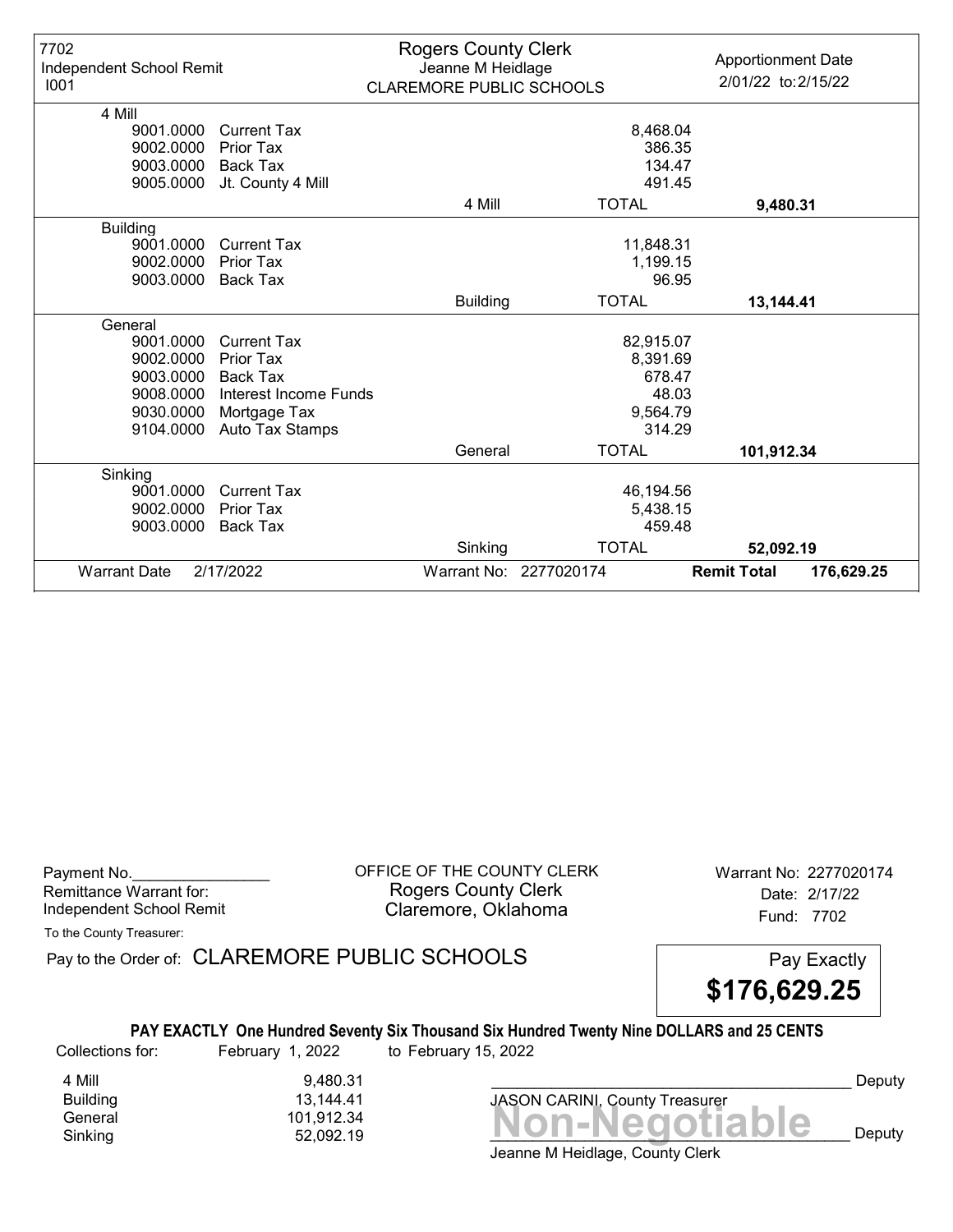| 7702<br>Independent School Remit<br>1002 |                       | <b>Rogers County Clerk</b><br>Jeanne M Heidlage<br>CATOOSA PUBLIC SCHOOLS |                        | <b>Apportionment Date</b><br>2/01/22 to: 2/15/22 |
|------------------------------------------|-----------------------|---------------------------------------------------------------------------|------------------------|--------------------------------------------------|
| 4 Mill                                   |                       |                                                                           |                        |                                                  |
| 9001.0000                                | <b>Current Tax</b>    |                                                                           | 3,987.68               |                                                  |
| 9002.0000                                | Prior Tax             |                                                                           | 181.94                 |                                                  |
| 9003.0000                                | Back Tax              |                                                                           | 63.32                  |                                                  |
| 9005.0000                                | Jt. County 4 Mill     |                                                                           | 231.43                 |                                                  |
|                                          |                       | 4 Mill                                                                    | <b>TOTAL</b>           | 4,464.37                                         |
| <b>Building</b>                          |                       |                                                                           |                        |                                                  |
| 9001.0000                                | <b>Current Tax</b>    |                                                                           | 4,193.28               |                                                  |
| 9002.0000                                | Prior Tax             |                                                                           | 191.77                 |                                                  |
|                                          |                       | <b>Building</b>                                                           | <b>TOTAL</b>           | 4,385.05                                         |
| General                                  |                       |                                                                           |                        |                                                  |
| 9001.0000                                | <b>Current Tax</b>    |                                                                           | 29,386.11              |                                                  |
| 9002.0000                                | <b>Prior Tax</b>      |                                                                           | 1,343.86               |                                                  |
| 9008.0000                                | Interest Income Funds |                                                                           | 57.81                  |                                                  |
| 9030.0000                                | Mortgage Tax          |                                                                           | 4,504.15               |                                                  |
| 9104.0000                                | Auto Tax Stamps       |                                                                           | 148.00                 |                                                  |
|                                          |                       | General                                                                   | <b>TOTAL</b>           | 35,439.93                                        |
| Sinking                                  |                       |                                                                           |                        |                                                  |
| 9001.0000                                | Current Tax           |                                                                           | 15,248.30              |                                                  |
| 9002.0000                                | Prior Tax             |                                                                           | 716.27                 |                                                  |
|                                          |                       | Sinking                                                                   | <b>TOTAL</b>           | 15,964.57                                        |
| <b>Warrant Date</b>                      | 2/17/2022             |                                                                           | Warrant No: 2277020175 | <b>Remit Total</b><br>60,253.92                  |

| Payment No.              |  |
|--------------------------|--|
| Remittance Warrant for:  |  |
| Independent School Remit |  |

OFFICE OF THE COUNTY CLERK Warrant No: 2277020175 Rogers County Clerk Date: 2/17/22 Claremore, Oklahoma<br>
Fund: 7702

To the County Treasurer:

Pay to the Order of: CATOOSA PUBLIC SCHOOLS Pay Exactly

\$60,253.92

# PAY EXACTLY Sixty Thousand Two Hundred Fifty Three DOLLARS and 92 CENTS

Collections for: February 1, 2022 to February 15, 2022

4 Mill 4,464.37<br>Building 4,385.05 Building 4,385.05

Jeanne M Heidlage, County Clerk General 35,439.93<br>General 35,439.93<br>Sinking 15,964.57 **Non-Negotiable** Sinking 15,964.57  $\blacksquare$  15,964.57  $\blacksquare$ 

JASON CARINI, County Treasurer

Deputy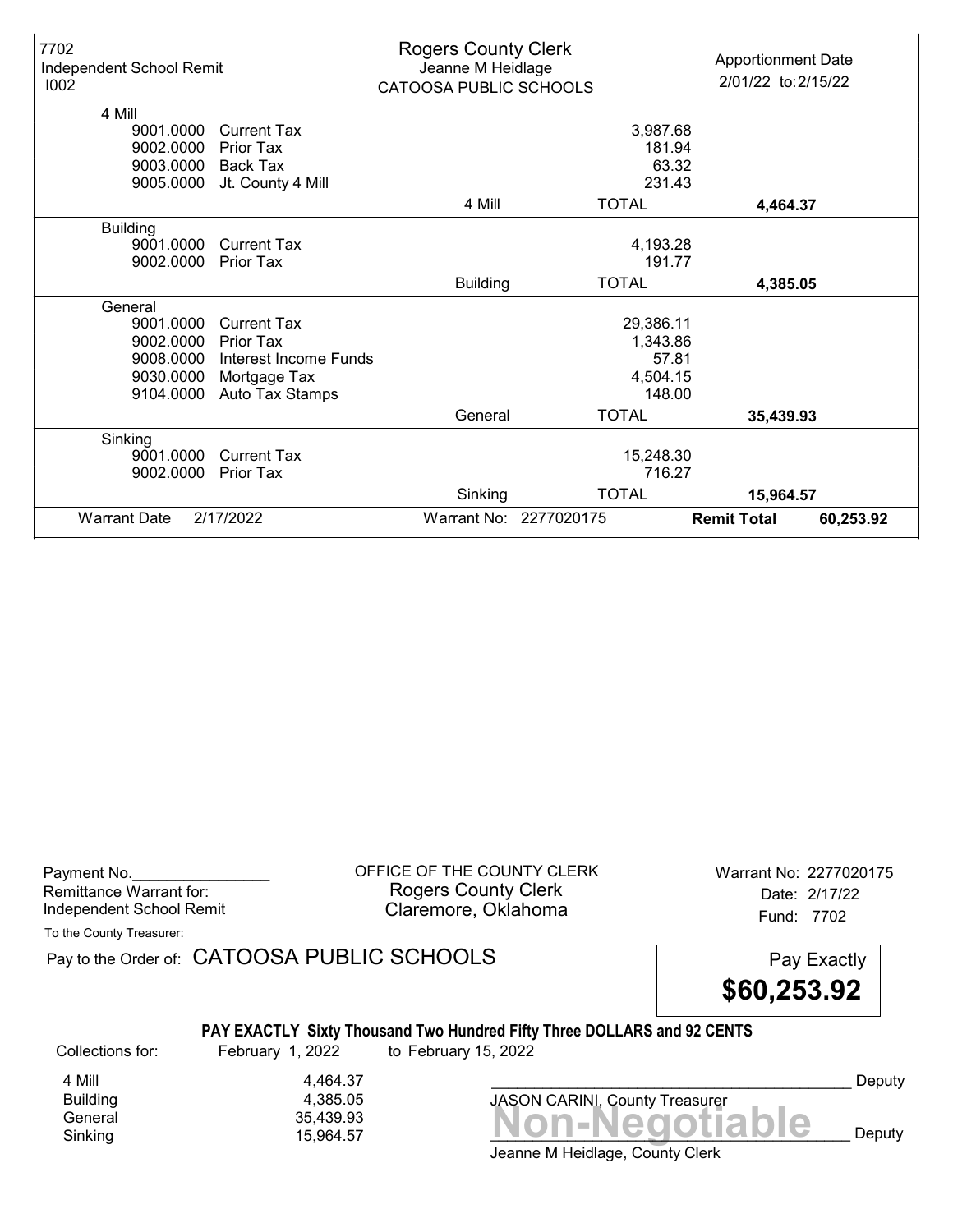| 7702<br>Independent School Remit<br>1003 |                       | <b>Rogers County Clerk</b><br>Jeanne M Heidlage<br>CHELSEA PUBLIC SCHOOLS |                        | <b>Apportionment Date</b><br>2/01/22 to: 2/15/22 |
|------------------------------------------|-----------------------|---------------------------------------------------------------------------|------------------------|--------------------------------------------------|
| 4 Mill                                   |                       |                                                                           |                        |                                                  |
| 9001.0000                                | <b>Current Tax</b>    |                                                                           | 1,694.18               |                                                  |
| 9002.0000                                | Prior Tax             |                                                                           |                        | 77.30                                            |
| 9003.0000                                | <b>Back Tax</b>       |                                                                           |                        | 26.90                                            |
| 9005.0000                                | Jt. County 4 Mill     |                                                                           |                        | 98.32                                            |
|                                          |                       | 4 Mill                                                                    | <b>TOTAL</b>           | 1,896.70                                         |
| <b>Building</b>                          |                       |                                                                           |                        |                                                  |
| 9001.0000                                | <b>Current Tax</b>    |                                                                           | 1,699.78               |                                                  |
| 9002.0000                                | Prior Tax             |                                                                           |                        | 77.30                                            |
| 9003.0000                                | <b>Back Tax</b>       |                                                                           | 67.33                  |                                                  |
|                                          |                       | <b>Building</b>                                                           | <b>TOTAL</b>           | 1,844.41                                         |
| General                                  |                       |                                                                           |                        |                                                  |
| 9001.0000                                | <b>Current Tax</b>    |                                                                           | 11,888.68              |                                                  |
| 9002.0000                                | Prior Tax             |                                                                           | 540.69                 |                                                  |
| 9003.0000                                | Back Tax              |                                                                           | 470.95                 |                                                  |
| 9008.0000                                | Interest Income Funds |                                                                           |                        | 8.19                                             |
| 9030.0000                                | Mortgage Tax          |                                                                           | 1,913.61               |                                                  |
| 9104.0000                                | Auto Tax Stamps       |                                                                           | 62.87                  |                                                  |
|                                          |                       | General                                                                   | <b>TOTAL</b>           | 14,884.99                                        |
| Sinking                                  |                       |                                                                           |                        |                                                  |
| 9001.0000                                | <b>Current Tax</b>    |                                                                           | 5,170.97               |                                                  |
| 9002.0000                                | Prior Tax             |                                                                           | 235.92                 |                                                  |
| 9003.0000                                | <b>Back Tax</b>       |                                                                           | 216.38                 |                                                  |
|                                          |                       | Sinking                                                                   | <b>TOTAL</b>           | 5,623.27                                         |
| <b>Warrant Date</b>                      | 2/17/2022             |                                                                           | Warrant No: 2277020176 | <b>Remit Total</b><br>24,249.37                  |

| Payment No.              |  |
|--------------------------|--|
| Remittance Warrant for:  |  |
| Independent School Remit |  |

OFFICE OF THE COUNTY CLERK Warrant No: 2277020176 Rogers County Clerk Date: 2/17/22 Claremore, Oklahoma<br>
Fund: 7702

To the County Treasurer:

Pay to the Order of: CHELSEA PUBLIC SCHOOLS Pay Exactly

\$24,249.37

# PAY EXACTLY Twenty Four Thousand Two Hundred Forty Nine DOLLARS and 37 CENTS

Collections for: February 1, 2022 to February 15, 2022

4 Mill 1,896.70<br>Building 1,844.41

1,844.41<br>14,884.99

General 14,884.99<br>General 14,884.99 5,623.27 **Non-Negotiable** Sinking  $5,623.27$   $\blacksquare$   $\blacksquare$   $\blacksquare$   $\blacksquare$   $\blacksquare$   $\blacksquare$   $\blacksquare$   $\blacksquare$   $\blacksquare$   $\blacksquare$   $\blacksquare$   $\blacksquare$   $\blacksquare$   $\blacksquare$   $\blacksquare$   $\blacksquare$   $\blacksquare$   $\blacksquare$   $\blacksquare$   $\blacksquare$   $\blacksquare$   $\blacksquare$   $\blacksquare$   $\blacksquare$   $\blacksquare$   $\blacksquare$   $\blacksquare$   $\blacksquare$   $\blacksquare$ JASON CARINI, County Treasurer

Deputy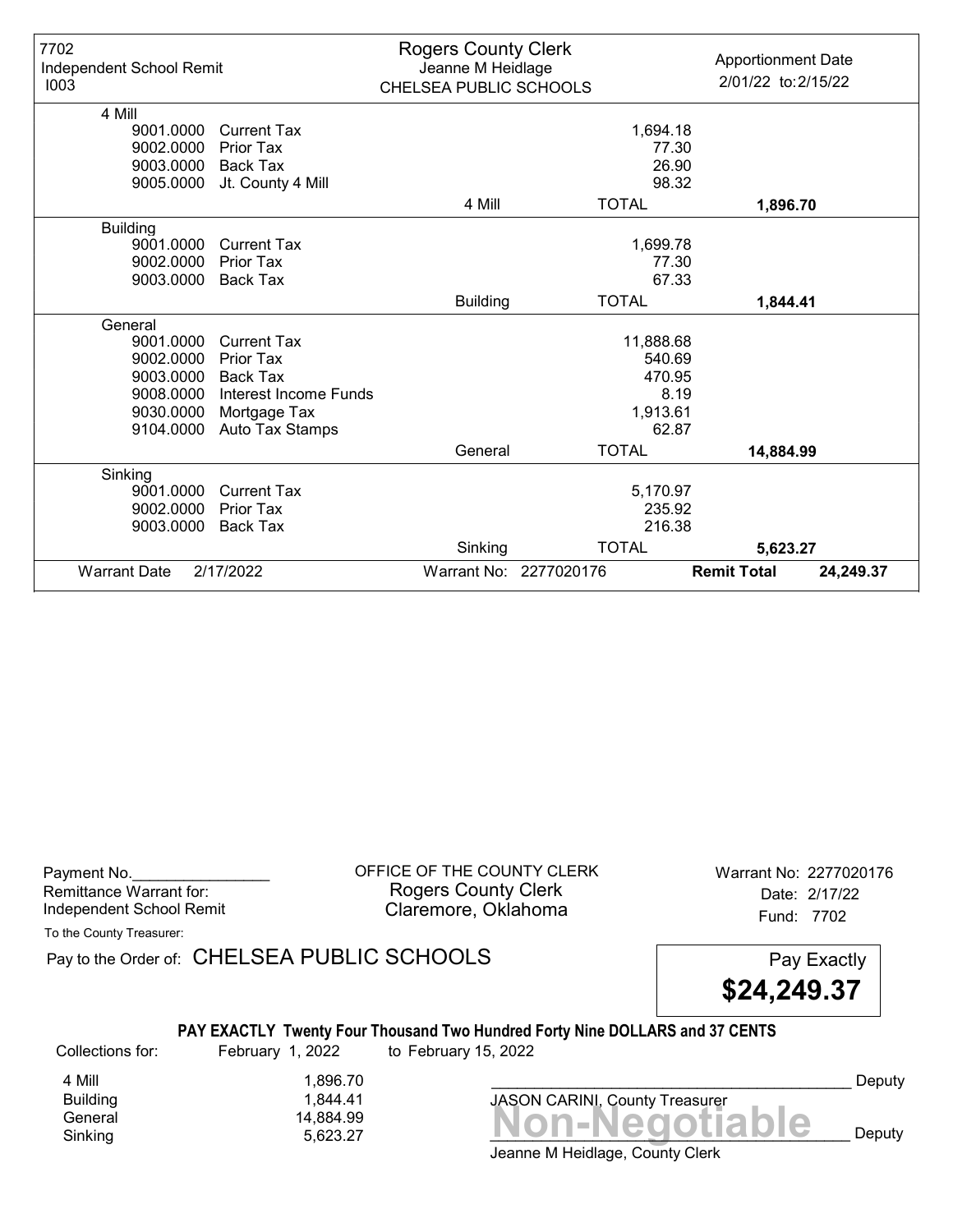| 7702<br>Independent School Remit |                       | <b>Rogers County Clerk</b><br>Jeanne M Heidlage |                               | <b>Apportionment Date</b>       |
|----------------------------------|-----------------------|-------------------------------------------------|-------------------------------|---------------------------------|
| 1004                             |                       |                                                 | OOLOGAH-TALALA PUBLIC SCHOOLS | 2/01/22 to: 2/15/22             |
| 4 Mill                           |                       |                                                 |                               |                                 |
| 9001.0000                        | <b>Current Tax</b>    |                                                 | 3,703.13                      |                                 |
| 9002.0000                        | Prior Tax             |                                                 | 168.95                        |                                 |
| 9003.0000                        | Back Tax              |                                                 | 58.80                         |                                 |
| 9005.0000                        | Jt. County 4 Mill     |                                                 | 214.92                        |                                 |
|                                  |                       | 4 Mill                                          | <b>TOTAL</b>                  | 4,145.80                        |
|                                  |                       |                                                 |                               |                                 |
| <b>Building</b>                  |                       |                                                 |                               |                                 |
| 9001.0000                        | Current Tax           |                                                 | 5,755.55                      |                                 |
| 9003.0000                        | <b>Back Tax</b>       |                                                 | 68.55                         |                                 |
|                                  |                       | <b>Building</b>                                 | <b>TOTAL</b>                  | 5,824.10                        |
| General                          |                       |                                                 |                               |                                 |
| 9001.0000                        | <b>Current Tax</b>    |                                                 | 40,323.07                     |                                 |
| 9003.0000                        | <b>Back Tax</b>       |                                                 | 480.26                        |                                 |
| 9008.0000                        | Interest Income Funds |                                                 | 24.00                         |                                 |
| 9030.0000                        | Mortgage Tax          |                                                 | 4,182.75                      |                                 |
| 9104.0000                        | Auto Tax Stamps       |                                                 | 137.44                        |                                 |
|                                  |                       | General                                         | <b>TOTAL</b>                  | 45,147.52                       |
| Sinking                          |                       |                                                 |                               |                                 |
| 9001.0000                        | <b>Current Tax</b>    |                                                 | 21,244.27                     |                                 |
| 9003.0000                        | Back Tax              |                                                 | 239.31                        |                                 |
|                                  |                       | Sinking                                         | <b>TOTAL</b>                  | 21,483.58                       |
| <b>Warrant Date</b>              | 2/17/2022             |                                                 | Warrant No: 2277020177        | <b>Remit Total</b><br>76,601.00 |

| Payment No.                     |  |
|---------------------------------|--|
| Remittance Warrant for:         |  |
| <b>Independent School Remit</b> |  |

OFFICE OF THE COUNTY CLERK Warrant No: 2277020177 Rogers County Clerk Date: 2/17/22 Claremore, Oklahoma<br>Fund: 7702

To the County Treasurer:

Banding<br>General 45,147.52<br>Sinking 21,483.58 **Non-Negotiable** Pay to the Order of: OOLOGAH-TALALA PUBLIC SCHOOLS Pay Exactly PAY EXACTLY Seventy Six Thousand Six Hundred One DOLLARS and no CENTS \$76,601.00 Collections for: February 1, 2022 to February 15, 2022 JASON CARINI, County Treasurer 4 Mill 4,145.80<br>Building 5,824.10 Building 5,824.10 Deputy

Jeanne M Heidlage, County Clerk Sinking 21,483.58  $\blacksquare$  21,483.58  $\blacksquare$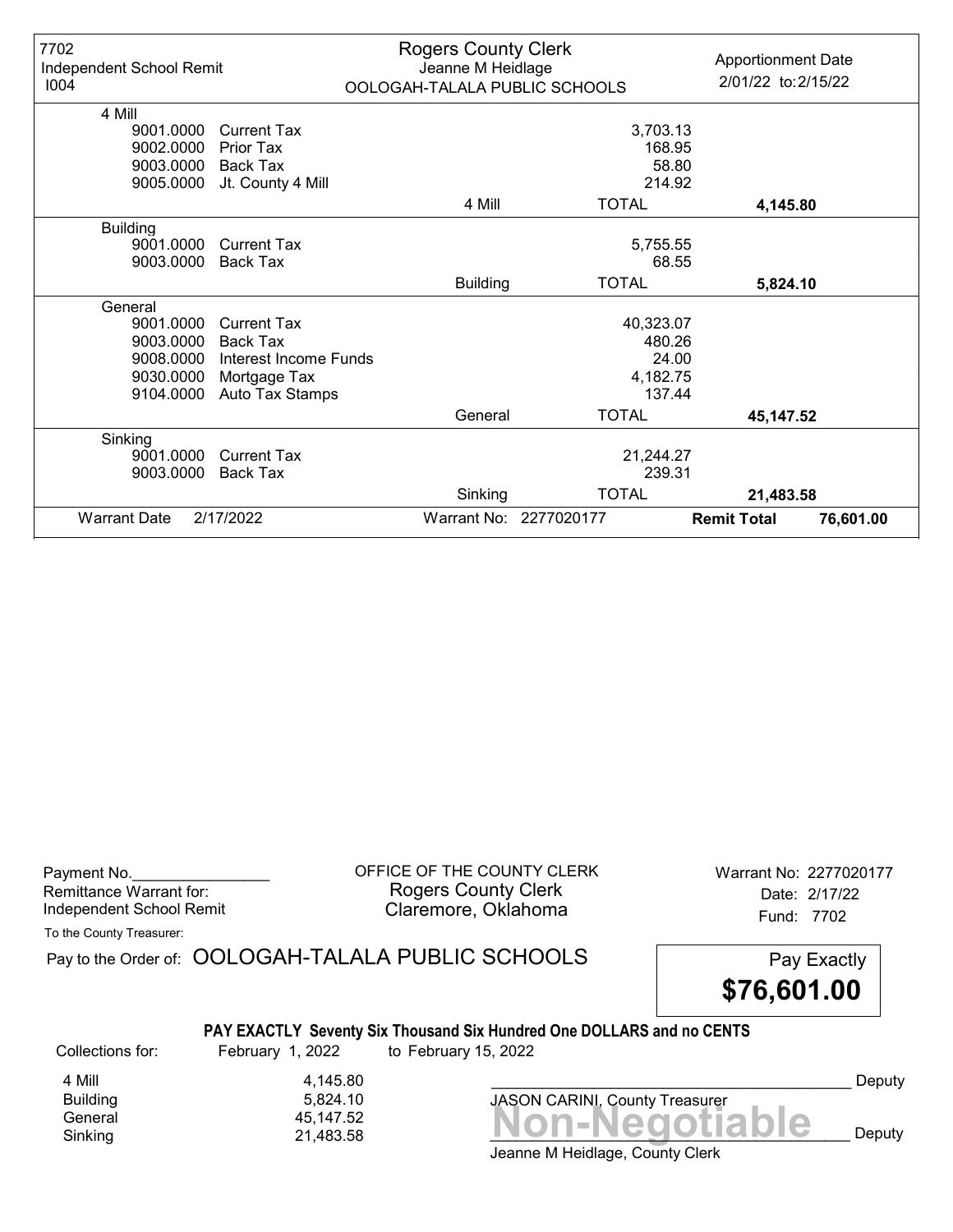| 7702<br>Independent School Remit<br>1005 |                       | <b>Rogers County Clerk</b><br>Jeanne M Heidlage<br><b>INOLA PUBLIC SCHOOLS</b> |                        | <b>Apportionment Date</b><br>2/01/22 to: 2/15/22 |           |
|------------------------------------------|-----------------------|--------------------------------------------------------------------------------|------------------------|--------------------------------------------------|-----------|
| 4 Mill                                   |                       |                                                                                |                        |                                                  |           |
| 9001.0000                                | Current Tax           |                                                                                | 2,710.10               |                                                  |           |
| 9002.0000                                | Prior Tax             |                                                                                | 123.65                 |                                                  |           |
| 9003.0000                                | Back Tax              |                                                                                | 43.03                  |                                                  |           |
| 9005.0000                                | Jt. County 4 Mill     |                                                                                | 157.28                 |                                                  |           |
|                                          |                       | 4 Mill                                                                         | <b>TOTAL</b>           | 3,034.06                                         |           |
| <b>Building</b>                          |                       |                                                                                |                        |                                                  |           |
| 9001.0000                                | <b>Current Tax</b>    |                                                                                | 2,876.19               |                                                  |           |
| 9003.0000                                | <b>Back Tax</b>       |                                                                                | 76.84                  |                                                  |           |
|                                          |                       | <b>Building</b>                                                                | <b>TOTAL</b>           | 2,953.03                                         |           |
| General                                  |                       |                                                                                |                        |                                                  |           |
| 9001.0000                                | <b>Current Tax</b>    |                                                                                | 20,133.32              |                                                  |           |
| 9003.0000                                | <b>Back Tax</b>       |                                                                                | 537.90                 |                                                  |           |
| 9008.0000                                | Interest Income Funds |                                                                                | 9.63                   |                                                  |           |
| 9030.0000                                | Mortgage Tax          |                                                                                | 3,061.10               |                                                  |           |
| 9104.0000                                | Auto Tax Stamps       |                                                                                | 100.59                 |                                                  |           |
|                                          |                       | General                                                                        | <b>TOTAL</b>           | 23,842.54                                        |           |
| Sinking                                  |                       |                                                                                |                        |                                                  |           |
| 9001.0000                                | <b>Current Tax</b>    |                                                                                | 6,350.90               |                                                  |           |
| 9003.0000                                | Back Tax              |                                                                                | 219.28                 |                                                  |           |
|                                          |                       | Sinking                                                                        | <b>TOTAL</b>           | 6,570.18                                         |           |
| <b>Warrant Date</b>                      | 2/17/2022             |                                                                                | Warrant No: 2277020178 | <b>Remit Total</b>                               | 36,399.81 |

| Payment No.              |  |
|--------------------------|--|
| Remittance Warrant for:  |  |
| Independent School Remit |  |

OFFICE OF THE COUNTY CLERK Warrant No: 2277020178 Rogers County Clerk Date: 2/17/22 Claremore, Oklahoma<br>
Fund: 7702

To the County Treasurer:

Pay to the Order of: INOLA PUBLIC SCHOOLS Pay Exactly



# PAY EXACTLY Thirty Six Thousand Three Hundred Ninety Nine DOLLARS and 81 CENTS

Collections for: February 1, 2022 to February 15, 2022

4 Mill 3,034.06<br>Building 2,953.03 Building 2,953.03

Banding<br>General 23,842.54<br>Sinking 6,570.18 **Non-Negotiable** Sinking  $6,570.18$   $\blacksquare$   $\blacksquare$   $\blacksquare$   $\blacksquare$   $\blacksquare$   $\blacksquare$   $\blacksquare$   $\blacksquare$   $\blacksquare$   $\blacksquare$   $\blacksquare$   $\blacksquare$   $\blacksquare$   $\blacksquare$   $\blacksquare$   $\blacksquare$   $\blacksquare$   $\blacksquare$   $\blacksquare$   $\blacksquare$   $\blacksquare$   $\blacksquare$   $\blacksquare$   $\blacksquare$   $\blacksquare$   $\blacksquare$   $\blacksquare$   $\blacksquare$   $\blacksquare$ JASON CARINI, County Treasurer

Deputy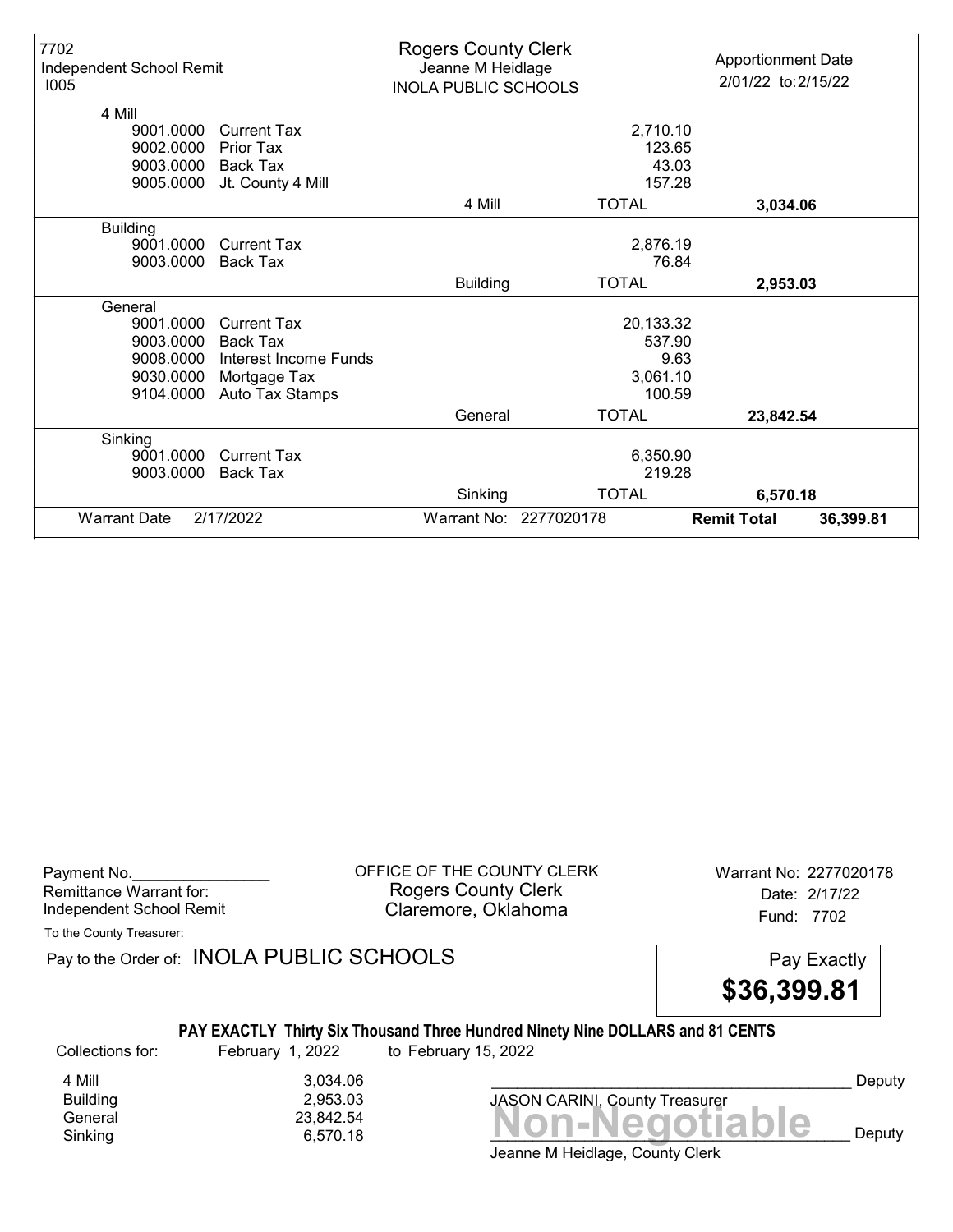| 7702<br>Independent School Remit<br>1006 |                       | <b>Rogers County Clerk</b><br>Jeanne M Heidlage<br>SEQUOYAH PUBLIC SCHOOLS |                        | <b>Apportionment Date</b><br>2/01/22 to: 2/15/22 |
|------------------------------------------|-----------------------|----------------------------------------------------------------------------|------------------------|--------------------------------------------------|
| 4 Mill                                   |                       |                                                                            |                        |                                                  |
| 9001.0000                                | <b>Current Tax</b>    |                                                                            | 2,779.94               |                                                  |
| 9002.0000                                | Prior Tax             |                                                                            | 126.83                 |                                                  |
| 9003.0000                                | <b>Back Tax</b>       |                                                                            | 44.14                  |                                                  |
| 9005.0000                                | Jt. County 4 Mill     |                                                                            | 161.34                 |                                                  |
|                                          |                       | 4 Mill                                                                     | <b>TOTAL</b>           | 3,112.25                                         |
| <b>Building</b>                          |                       |                                                                            |                        |                                                  |
| 9001.0000                                | <b>Current Tax</b>    |                                                                            | 4,430.28               |                                                  |
| 9002.0000                                | Prior Tax             |                                                                            | 53.72                  |                                                  |
| 9003.0000                                | Back Tax              |                                                                            | 87.33                  |                                                  |
|                                          |                       | <b>Building</b>                                                            | <b>TOTAL</b>           | 4,571.33                                         |
| General                                  |                       |                                                                            |                        |                                                  |
| 9001.0000                                | <b>Current Tax</b>    |                                                                            | 31,020.36              |                                                  |
| 9002.0000                                | Prior Tax             |                                                                            | 376.18                 |                                                  |
| 9003.0000                                | Back Tax              |                                                                            | 611.46                 |                                                  |
| 9008.0000                                | Interest Income Funds |                                                                            | 14.94                  |                                                  |
| 9030.0000                                | Mortgage Tax          |                                                                            | 3,139.98               |                                                  |
| 9104.0000                                | Auto Tax Stamps       |                                                                            | 103.17                 |                                                  |
|                                          |                       | General                                                                    | <b>TOTAL</b>           | 35,266.09                                        |
| Sinking                                  |                       |                                                                            |                        |                                                  |
| 9001.0000                                | <b>Current Tax</b>    |                                                                            | 16,156.98              |                                                  |
| 9002.0000                                | Prior Tax             |                                                                            | 225.15                 |                                                  |
| 9003.0000                                | <b>Back Tax</b>       |                                                                            | 359.14                 |                                                  |
|                                          |                       | Sinking                                                                    | <b>TOTAL</b>           | 16,741.27                                        |
| <b>Warrant Date</b>                      | 2/17/2022             |                                                                            | Warrant No: 2277020179 | <b>Remit Total</b><br>59,690.94                  |

| Payment No.              |  |
|--------------------------|--|
| Remittance Warrant for:  |  |
| Independent School Remit |  |

OFFICE OF THE COUNTY CLERK Warrant No: 2277020179 Rogers County Clerk Date: 2/17/22 Claremore, Oklahoma<br>
Fund: 7702

To the County Treasurer:

Pay to the Order of: SEQUOYAH PUBLIC SCHOOLS Pay Exactly



# PAY EXACTLY Fifty Nine Thousand Six Hundred Ninety DOLLARS and 94 CENTS

Collections for: February 1, 2022 to February 15, 2022

4 Mill 3,112.25<br>Building 3,112.25 Building 4,571.33

Jeanne M Heidlage, County Clerk General 35,266.09<br>General 35,266.09 16,741.27 Non-Negotiable Sinking 16,741.27  $\blacksquare$   $\blacksquare$   $\blacksquare$   $\blacksquare$   $\blacksquare$   $\blacksquare$   $\blacksquare$   $\blacksquare$   $\blacksquare$   $\blacksquare$   $\blacksquare$   $\blacksquare$   $\blacksquare$   $\blacksquare$   $\blacksquare$   $\blacksquare$   $\blacksquare$   $\blacksquare$   $\blacksquare$   $\blacksquare$   $\blacksquare$   $\blacksquare$   $\blacksquare$   $\blacksquare$   $\blacksquare$   $\blacksquare$   $\blacksquare$   $\blacksquare$   $\blacksquare$ 

JASON CARINI, County Treasurer

Deputy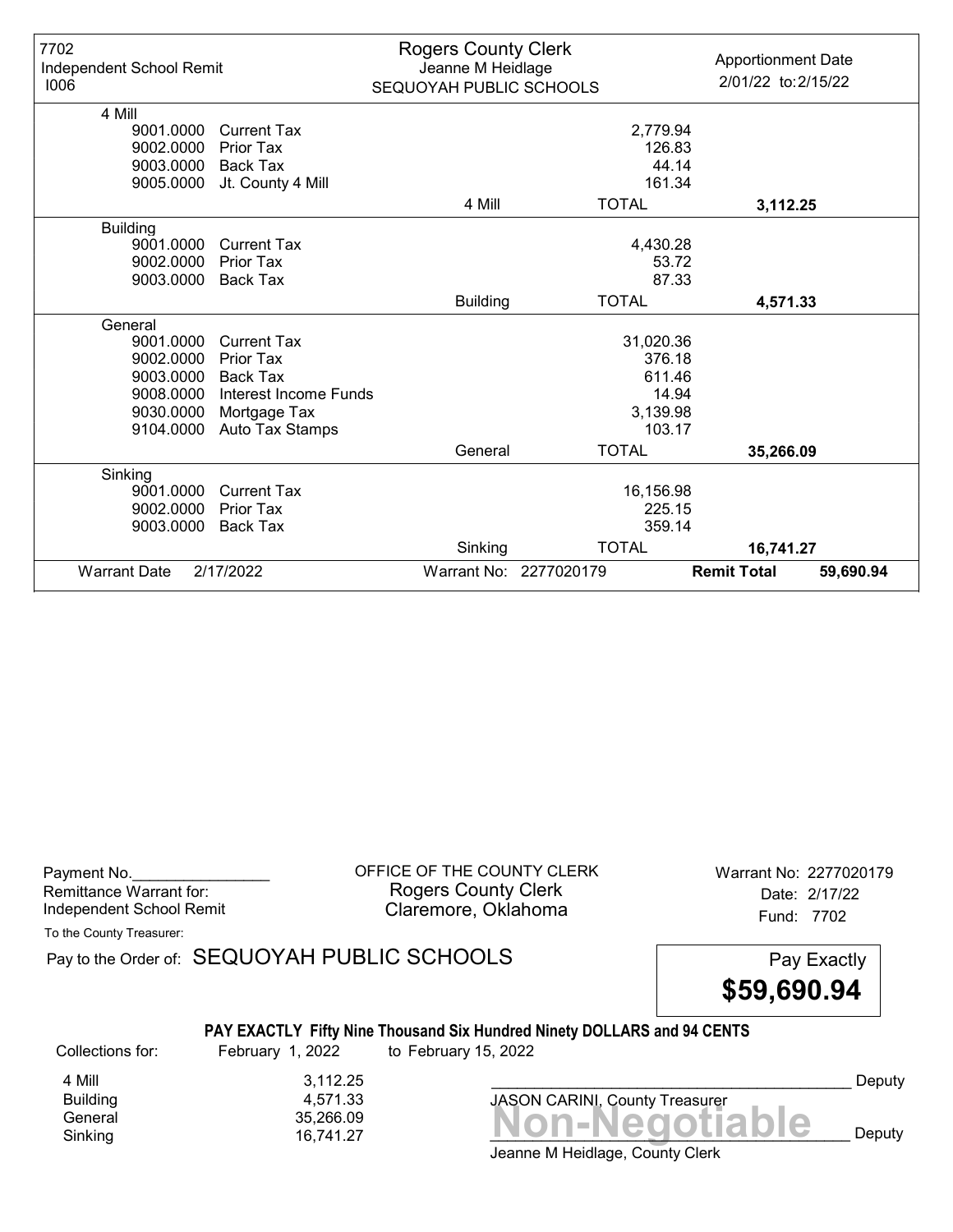| 7702<br>Independent School Remit<br>1007 |                       | <b>Rogers County Clerk</b><br>Jeanne M Heidlage<br>FOYIL PUBLIC SCHOOLS |                        | <b>Apportionment Date</b><br>2/01/22 to: 2/15/22 |
|------------------------------------------|-----------------------|-------------------------------------------------------------------------|------------------------|--------------------------------------------------|
| 4 Mill                                   |                       |                                                                         |                        |                                                  |
| 9001.0000                                | <b>Current Tax</b>    |                                                                         | 1,011.23               |                                                  |
| 9002.0000                                | <b>Prior Tax</b>      |                                                                         | 46.13                  |                                                  |
| 9003.0000                                | <b>Back Tax</b>       |                                                                         | 16.06                  |                                                  |
| 9005.0000                                | Jt. County 4 Mill     |                                                                         | 58.69                  |                                                  |
|                                          |                       | 4 Mill                                                                  | <b>TOTAL</b>           | 1,132.11                                         |
| <b>Building</b>                          |                       |                                                                         |                        |                                                  |
| 9001.0000                                | <b>Current Tax</b>    |                                                                         | 945.17                 |                                                  |
| 9002.0000                                | Prior Tax             |                                                                         | 69.04                  |                                                  |
| 9003.0000                                | <b>Back Tax</b>       |                                                                         | 175.76                 |                                                  |
|                                          |                       | <b>Building</b>                                                         | <b>TOTAL</b>           | 1,189.97                                         |
| General                                  |                       |                                                                         |                        |                                                  |
| 9001.0000                                | <b>Current Tax</b>    |                                                                         | 6,619.83               |                                                  |
| 9002.0000                                | Prior Tax             |                                                                         | 483.55                 |                                                  |
| 9003.0000                                | Back Tax              |                                                                         | 1,230.95               |                                                  |
| 9008.0000                                | Interest Income Funds |                                                                         |                        | 4.32                                             |
| 9030.0000                                | Mortgage Tax          |                                                                         | 1,142.20               |                                                  |
| 9104.0000                                | Auto Tax Stamps       |                                                                         | 37.53                  |                                                  |
|                                          |                       | General                                                                 | <b>TOTAL</b>           | 9,518.38                                         |
| Sinking                                  |                       |                                                                         |                        |                                                  |
| 9001.0000                                | <b>Current Tax</b>    |                                                                         | 3,277.19               |                                                  |
| 9002.0000                                | Prior Tax             |                                                                         | 280.28                 |                                                  |
| 9003.0000                                | <b>Back Tax</b>       |                                                                         | 675.66                 |                                                  |
|                                          |                       | Sinking                                                                 | <b>TOTAL</b>           | 4,233.13                                         |
| <b>Warrant Date</b>                      | 2/17/2022             |                                                                         | Warrant No: 2277020180 | <b>Remit Total</b><br>16,073.59                  |

| Payment No.<br>Remittance Warrant for:<br>Independent School Remit<br>To the County Treasurer: |                                              | OFFICE OF THE COUNTY CLERK<br><b>Rogers County Clerk</b><br>Claremore, Oklahoma         | Warrant No: 2277020180<br>Date: 2/17/22<br>Fund: 7702 |
|------------------------------------------------------------------------------------------------|----------------------------------------------|-----------------------------------------------------------------------------------------|-------------------------------------------------------|
|                                                                                                | Pay to the Order of: FOYIL PUBLIC SCHOOLS    |                                                                                         | Pay Exactly<br>\$16,073.59                            |
| Collections for:                                                                               | February 1, 2022                             | PAY EXACTLY Sixteen Thousand Seventy Three DOLLARS and 59 CENTS<br>to February 15, 2022 |                                                       |
| 4 Mill<br><b>Building</b><br>General<br>Sinking                                                | 1,132.11<br>1,189.97<br>9,518.38<br>4,233.13 | JASON CARINI, County Treasurer<br>Jeanne M Heidlage. County Clerk.                      | Deputy<br><b>Non-Negotiable</b><br>Deputy             |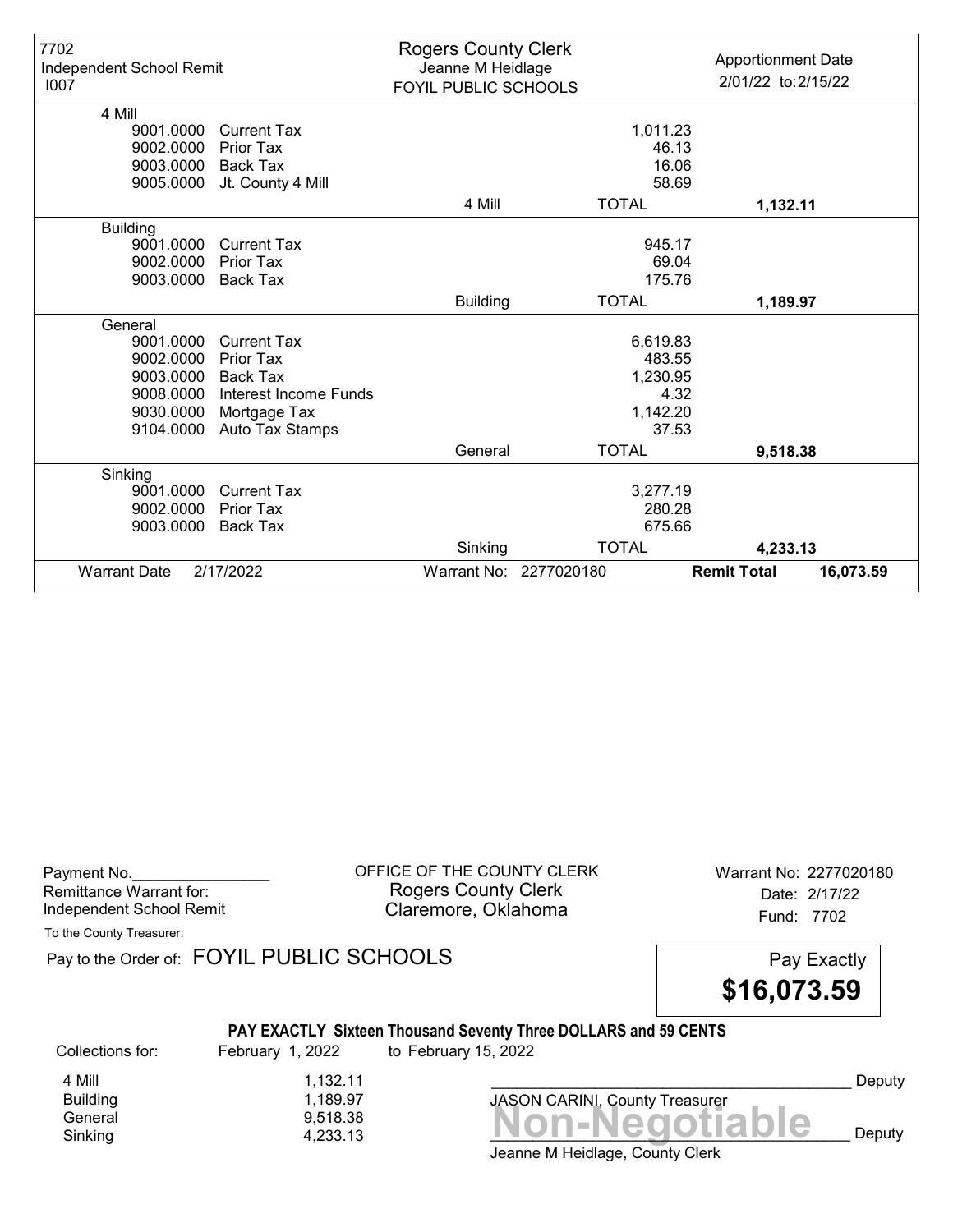| 7702<br>Independent School Remit<br>1008 |                       | <b>Rogers County Clerk</b><br>Jeanne M Heidlage<br><b>VERDIGRIS PUBLIC SCHOOLS</b> |                        | <b>Apportionment Date</b><br>2/01/22 to: 2/15/22 |           |
|------------------------------------------|-----------------------|------------------------------------------------------------------------------------|------------------------|--------------------------------------------------|-----------|
| 4 Mill                                   |                       |                                                                                    |                        |                                                  |           |
| 9001.0000                                | Current Tax           |                                                                                    | 3,005.53               |                                                  |           |
| 9002.0000                                | Prior Tax             |                                                                                    | 137.13                 |                                                  |           |
| 9003.0000                                | Back Tax              |                                                                                    | 47.73                  |                                                  |           |
| 9005.0000                                | Jt. County 4 Mill     |                                                                                    | 174.43                 |                                                  |           |
|                                          |                       | 4 Mill                                                                             | <b>TOTAL</b>           | 3,364.82                                         |           |
| <b>Building</b>                          |                       |                                                                                    |                        |                                                  |           |
| 9001.0000                                | <b>Current Tax</b>    |                                                                                    | 1,949.83               |                                                  |           |
|                                          |                       | <b>Building</b>                                                                    | TOTAL                  | 1,949.83                                         |           |
| General                                  |                       |                                                                                    |                        |                                                  |           |
| 9001.0000                                | <b>Current Tax</b>    |                                                                                    | 13,656.40              |                                                  |           |
| 9008.0000                                | Interest Income Funds |                                                                                    | 12.88                  |                                                  |           |
| 9030.0000                                | Mortgage Tax          |                                                                                    | 3,394.80               |                                                  |           |
| 9104.0000                                | Auto Tax Stamps       |                                                                                    | 111.55                 |                                                  |           |
|                                          |                       | General                                                                            | <b>TOTAL</b>           | 17,175.63                                        |           |
| Sinking                                  |                       |                                                                                    |                        |                                                  |           |
| 9001.0000                                | <b>Current Tax</b>    |                                                                                    | 5,899.26               |                                                  |           |
|                                          |                       | Sinking                                                                            | <b>TOTAL</b>           | 5,899.26                                         |           |
| <b>Warrant Date</b>                      | 2/17/2022             |                                                                                    | Warrant No: 2277020181 | <b>Remit Total</b>                               | 28,389.54 |

Payment No. 2277020181 COUNTY CLERK Warrant No: 2277020181 Rogers County Clerk Date: 2/17/22 Independent School Remit **Claremore, Oklahoma** Fund: 7702

To the County Treasurer:

Pay to the Order of: VERDIGRIS PUBLIC SCHOOLS Pay Exactly



# PAY EXACTLY Twenty Eight Thousand Three Hundred Eighty Nine DOLLARS and 54 CENTS

Collections for: February 1, 2022 to February 15, 2022

Seneral 17,175.63<br>General 17,175.63 **Non-Negotiable** Sinking  $5,899.26$   $\blacksquare$   $\blacksquare$   $\blacksquare$   $\blacksquare$   $\blacksquare$   $\blacksquare$   $\blacksquare$   $\blacksquare$   $\blacksquare$   $\blacksquare$   $\blacksquare$   $\blacksquare$   $\blacksquare$   $\blacksquare$   $\blacksquare$   $\blacksquare$   $\blacksquare$   $\blacksquare$   $\blacksquare$   $\blacksquare$   $\blacksquare$   $\blacksquare$   $\blacksquare$   $\blacksquare$   $\blacksquare$   $\blacksquare$   $\blacksquare$   $\blacksquare$   $\blacksquare$ 4 Mill 3,364.82<br>Building 3,364.82 1,949.83<br>17,175.63

JASON CARINI, County Treasurer

Deputy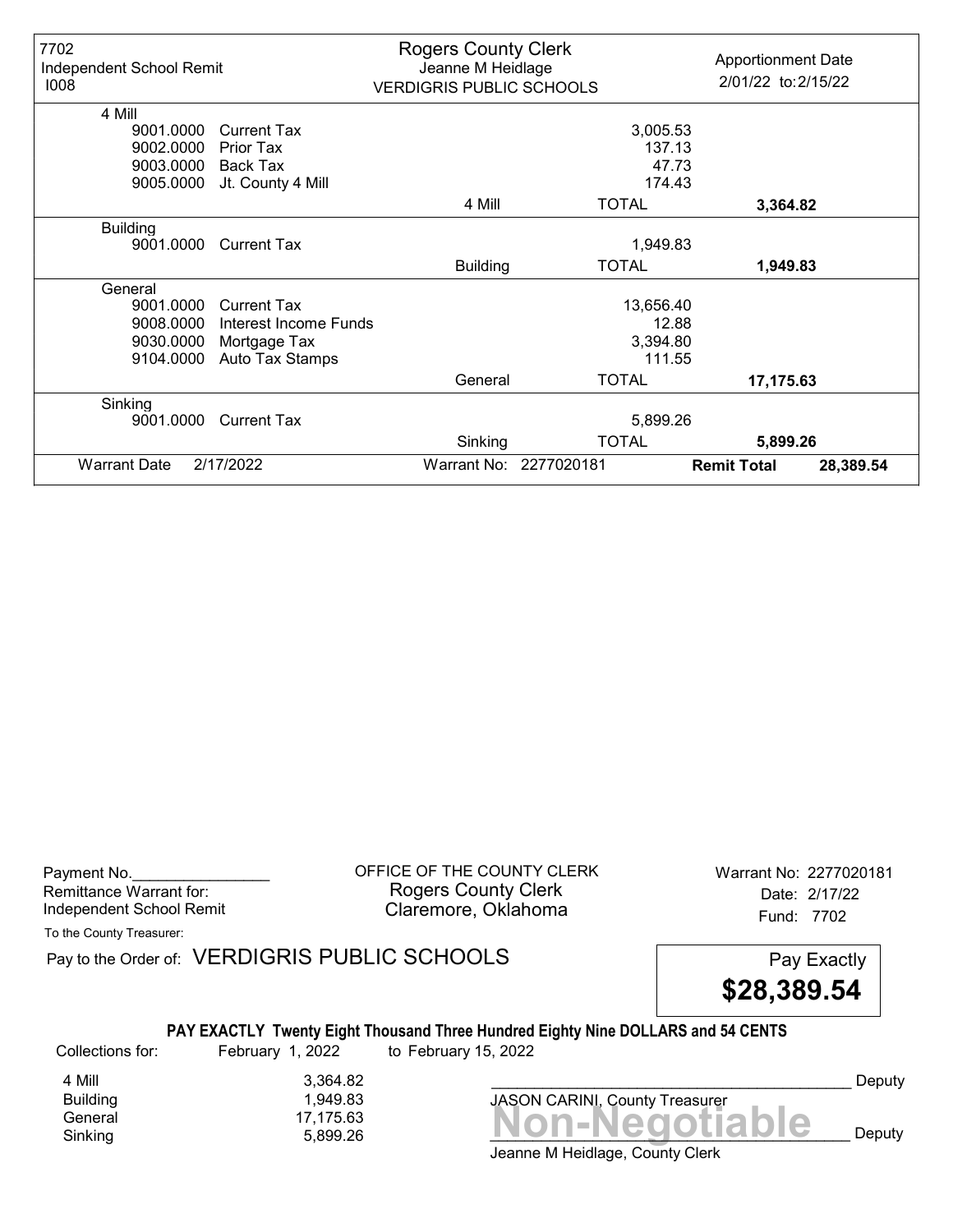| 7702<br>Independent School Remit<br>JO21T                                    | <b>Rogers County Clerk</b><br>Jeanne M Heidlage<br><b>TULSA COUNTY TREASURER</b> |                              | <b>Apportionment Date</b><br>2/01/22 to: 2/15/22 |          |
|------------------------------------------------------------------------------|----------------------------------------------------------------------------------|------------------------------|--------------------------------------------------|----------|
| 4 Mill<br>9001.0000 Current Tax<br>9002.0000 Prior Tax<br>9003.0000 Back Tax |                                                                                  | 7,548.17<br>203.67<br>211.91 |                                                  |          |
|                                                                              | 4 Mill                                                                           | <b>TOTAL</b>                 | 7,963.75                                         |          |
| Warrant Date<br>2/17/2022                                                    |                                                                                  | Warrant No: 2277020182       | <b>Remit Total</b>                               | 7.963.75 |

Payment No. 2277020182 Rogers County Clerk Date: 2/17/22 Independent School Remit Claremore, Oklahoma Fund: 7702

To the County Treasurer:

Pay to the Order of: TULSA COUNTY TREASURER Pay to the Order of: TULSA COUNTY TREASURER

\$7,963.75

# PAY EXACTLY Seven Thousand Nine Hundred Sixty Three DOLLARS and 75 CENTS

Collections for: February 1, 2022 to February 15, 2022

Jeanne M Heidlage, County Clerk Non-Negotiable Deputy JASON CARINI, County Treasurer 4 Mill 7,963.75 \_\_\_\_\_\_\_\_\_\_\_\_\_\_\_\_\_\_\_\_\_\_\_\_\_\_\_\_\_\_\_\_\_\_\_\_\_\_\_\_\_\_ Deputy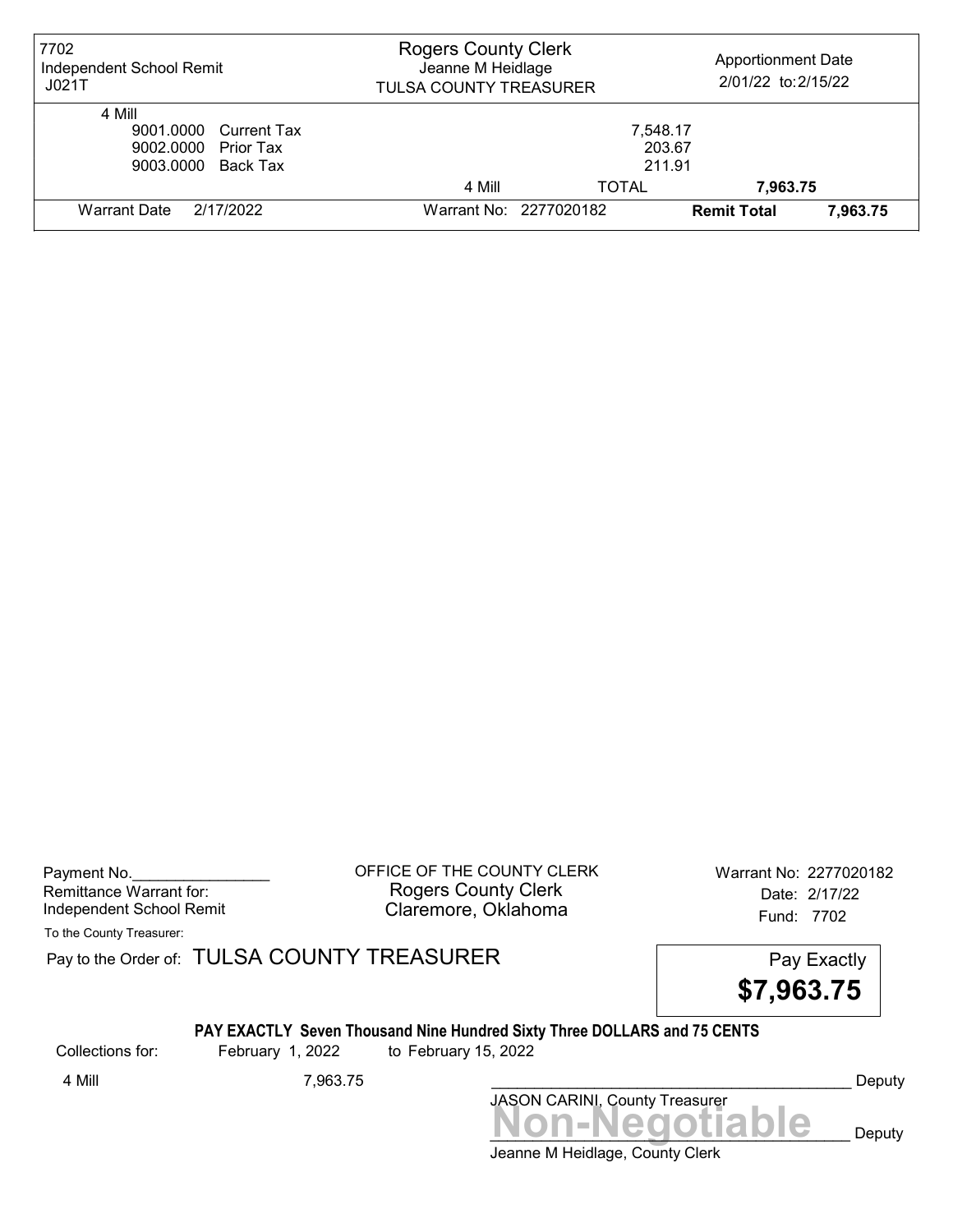| 7702<br>Independent School Remit<br>J <sub>021</sub> |                       | <b>Rogers County Clerk</b><br>Jeanne M Heidlage<br><b>OWASSO PUBLIC SCHOOLS</b> |                        | <b>Apportionment Date</b><br>2/01/22 to: 2/15/22 |            |
|------------------------------------------------------|-----------------------|---------------------------------------------------------------------------------|------------------------|--------------------------------------------------|------------|
| <b>Building</b>                                      |                       |                                                                                 |                        |                                                  |            |
| 9001.0000                                            | <b>Current Tax</b>    |                                                                                 | 9,683.74               |                                                  |            |
| 9002.0000                                            | <b>Prior Tax</b>      |                                                                                 | 261.29                 |                                                  |            |
| 9003.0000                                            | Back Tax              |                                                                                 | 271.87                 |                                                  |            |
|                                                      |                       | <b>Building</b>                                                                 | <b>TOTAL</b>           | 10,216.90                                        |            |
| General                                              |                       |                                                                                 |                        |                                                  |            |
| 9001.0000                                            | <b>Current Tax</b>    |                                                                                 | 67,767.77              |                                                  |            |
| 9002.0000                                            | Prior Tax             |                                                                                 | 1,828.53               |                                                  |            |
| 9003.0000                                            | Back Tax              |                                                                                 | 1,902.57               |                                                  |            |
| 9008.0000                                            | Interest Income Funds |                                                                                 | 43.73                  |                                                  |            |
|                                                      |                       | General                                                                         | <b>TOTAL</b>           | 71,542.60                                        |            |
| Sinking                                              |                       |                                                                                 |                        |                                                  |            |
| 9001.0000                                            | <b>Current Tax</b>    |                                                                                 | 50,664.73              |                                                  |            |
| 9002.0000                                            | <b>Prior Tax</b>      |                                                                                 | 1,360.10               |                                                  |            |
| 9003.0000                                            | Back Tax              |                                                                                 | 1,410.65               |                                                  |            |
|                                                      |                       | Sinking                                                                         | <b>TOTAL</b>           | 53,435.48                                        |            |
| <b>Warrant Date</b>                                  | 2/17/2022             |                                                                                 | Warrant No: 2277020183 | <b>Remit Total</b>                               | 135,194.98 |

Payment No. 2277020183 Rogers County Clerk Date: 2/17/22 Independent School Remit **Claremore, Oklahoma** Fund: 7702

To the County Treasurer:

Pay to the Order of: OWASSO PUBLIC SCHOOLS Pay Exactly



### PAY EXACTLY One Hundred Thirty Five Thousand One Hundred Ninety Four DOLLARS and 98 CENTS

Collections for: February 1, 2022 to February 15, 2022

Sinking 53,435.48 **Non-Negotiable** Building 10,216.90<br>General 71,542.60

71,542.60

JASON CARINI, County Treasurer

Deputy

 $\mathbf{e}$  Deputy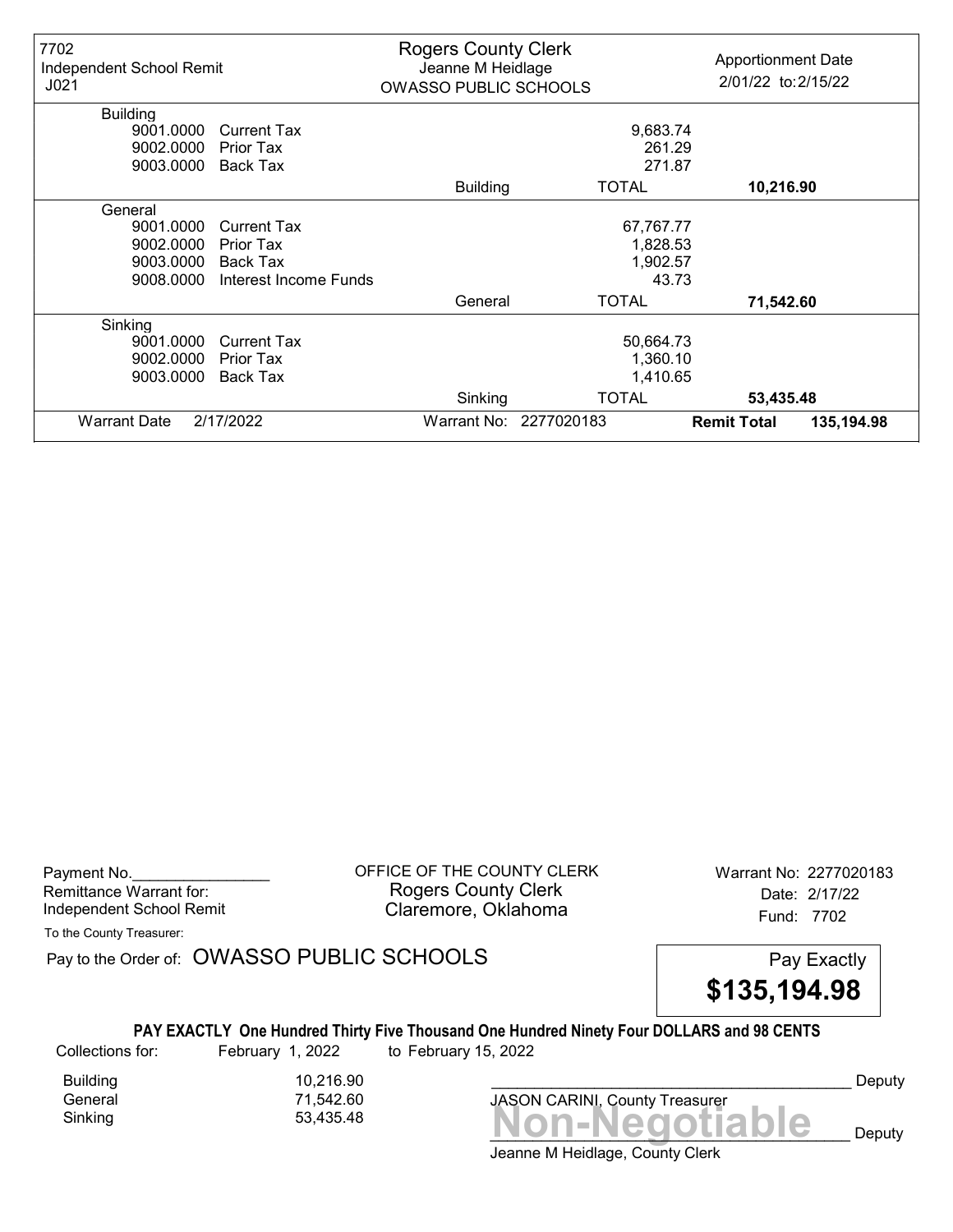| <b>Rogers County Clerk</b><br>7702<br>Jeanne M Heidlage<br>Independent School Remit<br>J026T<br><b>TULSA COUNTY TREASURER</b> |                        | <b>Apportionment Date</b><br>2/01/22 to: 2/15/22 |                    |        |
|-------------------------------------------------------------------------------------------------------------------------------|------------------------|--------------------------------------------------|--------------------|--------|
| 4 Mill<br>9001.0000 Current Tax                                                                                               |                        | 748.44                                           |                    |        |
|                                                                                                                               | 4 Mill                 | <b>TOTAL</b>                                     | 748.44             |        |
| Warrant Date 2/17/2022                                                                                                        | Warrant No: 2277020184 |                                                  | <b>Remit Total</b> | 748.44 |

| Payment No.                     |  |
|---------------------------------|--|
| Remittance Warrant for:         |  |
| <b>Independent School Remit</b> |  |

OFFICE OF THE COUNTY CLERK Warrant No: 2277020184 Rogers County Clerk Date: 2/17/22 Claremore, Oklahoma<br>
Fund: 7702

To the County Treasurer:

Pay to the Order of: TULSA COUNTY TREASURER Pay to the Order of: TULSA COUNTY TREASURER

\$748.44

### PAY EXACTLY Seven Hundred Forty Eight DOLLARS and 44 CENTS

Collections for: February 1, 2022 to February 15, 2022

4 Mill 748.44 \_\_\_\_\_\_\_\_\_\_\_\_\_\_\_\_\_\_\_\_\_\_\_\_\_\_\_\_\_\_\_\_\_\_\_\_\_\_\_\_\_\_ Deputy

Jeanne M Heidlage, County Clerk JASON CARINI, County Treasurer<br>
MON-Negotiable Deputy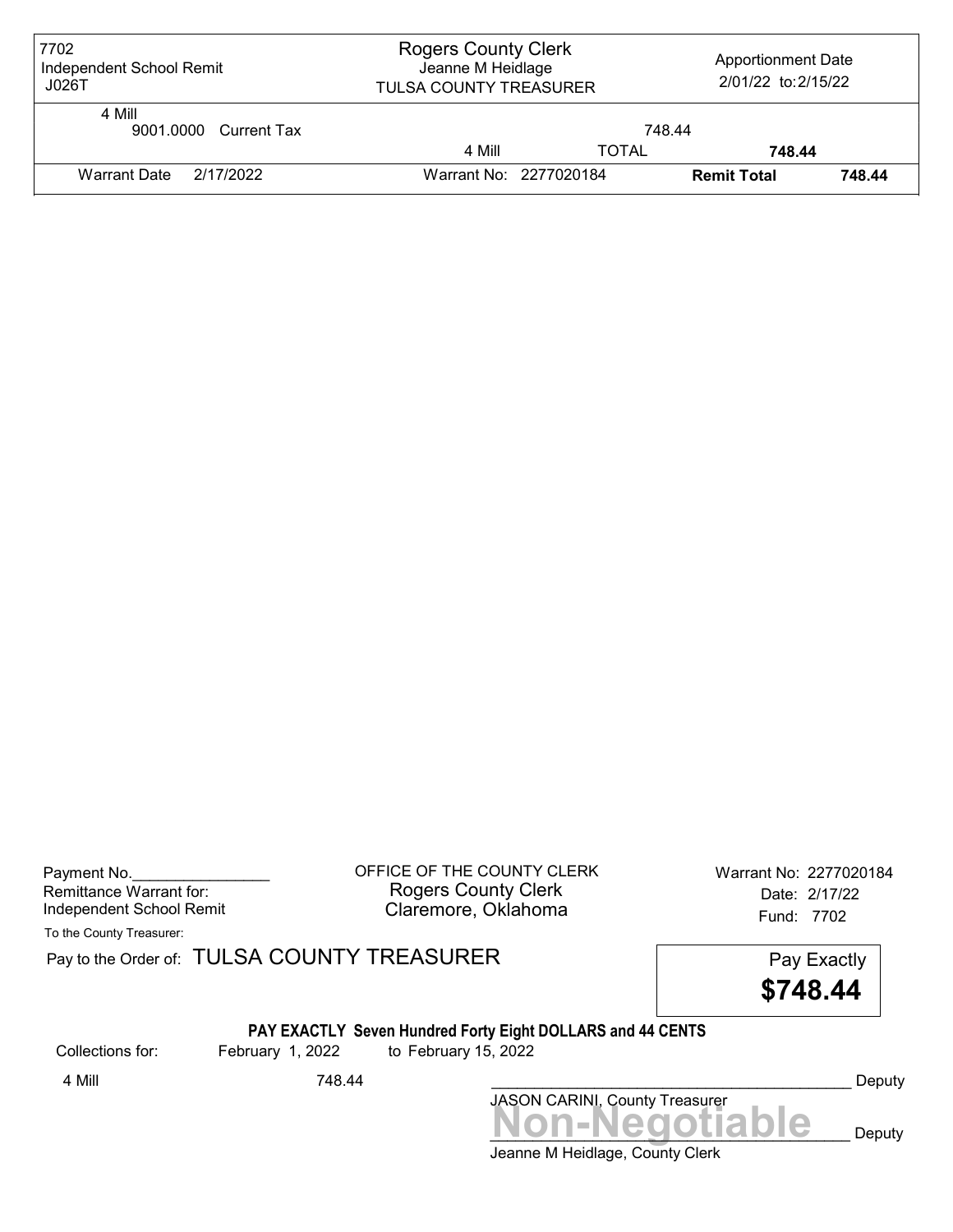| 7702<br>Independent School Remit<br>J026 |                                      | <b>Rogers County Clerk</b><br>Jeanne M Heidlage<br>COLLINSVILLE PUBLIC SCHOOLS |                                          | <b>Apportionment Date</b><br>2/01/22 to: 2/15/22 |
|------------------------------------------|--------------------------------------|--------------------------------------------------------------------------------|------------------------------------------|--------------------------------------------------|
| <b>Building</b><br>9001.0000             | Current Tax                          |                                                                                | 1,022.25                                 |                                                  |
|                                          |                                      | <b>Building</b>                                                                | <b>TOTAL</b>                             | 1,022.25                                         |
| General<br>9001.0000<br>9008.0000        | Current Tax<br>Interest Income Funds |                                                                                | 6,657.45                                 | 3.65                                             |
| Sinking<br>9001.0000                     | <b>Current Tax</b>                   | General<br>Sinking                                                             | <b>TOTAL</b><br>5,474.55<br><b>TOTAL</b> | 6,661.10<br>5,474.55                             |
| <b>Warrant Date</b>                      | 2/17/2022                            |                                                                                | Warrant No: 2277020185                   | <b>Remit Total</b><br>13,157.90                  |

Payment No. 2277020185 Rogers County Clerk Date: 2/17/22 Independent School Remit **Claremore, Oklahoma** Fund: 7702

To the County Treasurer:

Pay to the Order of: COLLINSVILLE PUBLIC SCHOOLS Pay Exactly



# PAY EXACTLY Thirteen Thousand One Hundred Fifty Seven DOLLARS and 90 CENTS

Collections for: February 1, 2022 to February 15, 2022

Building 1,022.25<br>General 6,661.10 6,661.10

Sinking 5,474.55 **Non-Negotiable** 

Deputy

 $\sum$   $\bigcup$   $\bigcup$   $\bigcap$   $\bigcap$   $\bigcap$   $\bigcap$ 

Jeanne M Heidlage, County Clerk

JASON CARINI, County Treasurer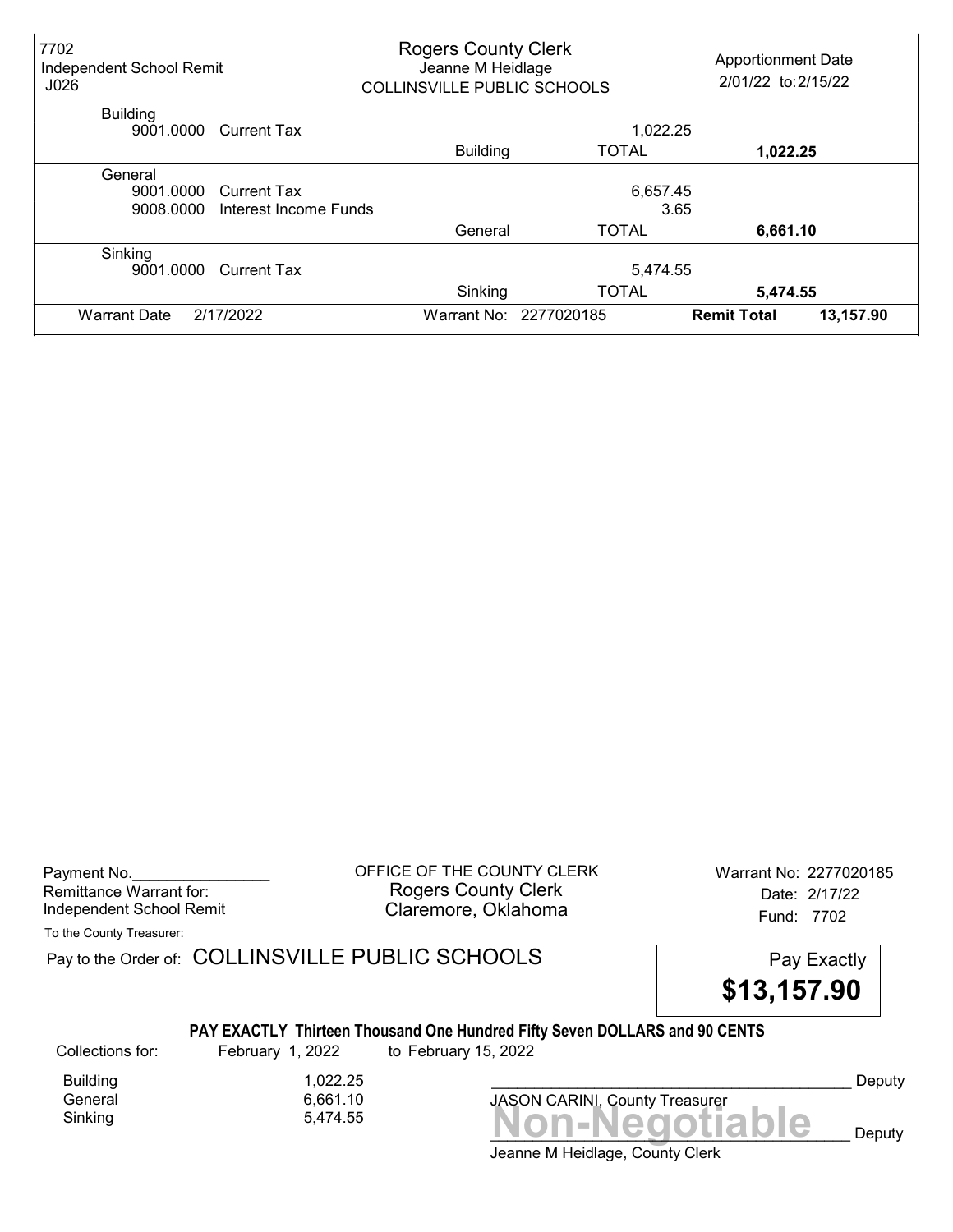| 7702<br>Independent School Remit<br>JO32T | <b>Rogers County Clerk</b><br>Jeanne M Heidlage<br><b>MAYES COUNTY TREASURER</b> | <b>Apportionment Date</b><br>2/01/22 to: 2/15/22 |                    |      |
|-------------------------------------------|----------------------------------------------------------------------------------|--------------------------------------------------|--------------------|------|
| 4 Mill<br>9001.0000 Current Tax           |                                                                                  |                                                  | 0.15               |      |
|                                           | 4 Mill                                                                           | <b>TOTAL</b>                                     | 0.15               |      |
| Warrant Date 2/17/2022                    |                                                                                  | Warrant No: 2277020186                           | <b>Remit Total</b> | 0.15 |

| Payment No.              |  |
|--------------------------|--|
| Remittance Warrant for:  |  |
| Independent School Remit |  |

OFFICE OF THE COUNTY CLERK Warrant No: 2277020186 Rogers County Clerk Date: 2/17/22 Claremore, Oklahoma<br>Fund: 7702

To the County Treasurer:

Pay to the Order of: MAYES COUNTY TREASURER

|    | Pay Exactly |
|----|-------------|
|    | \$0.15      |
| ГS |             |

Collections for: February 1, 2022 to February 15, 2022

PAY EXACTLY 15 CENT

JASON CARINI, County Treasurer<br>
MON-Negotiable Deputy 4 Mill 0.15 \_\_\_\_\_\_\_\_\_\_\_\_\_\_\_\_\_\_\_\_\_\_\_\_\_\_\_\_\_\_\_\_\_\_\_\_\_\_\_\_\_\_ Deputy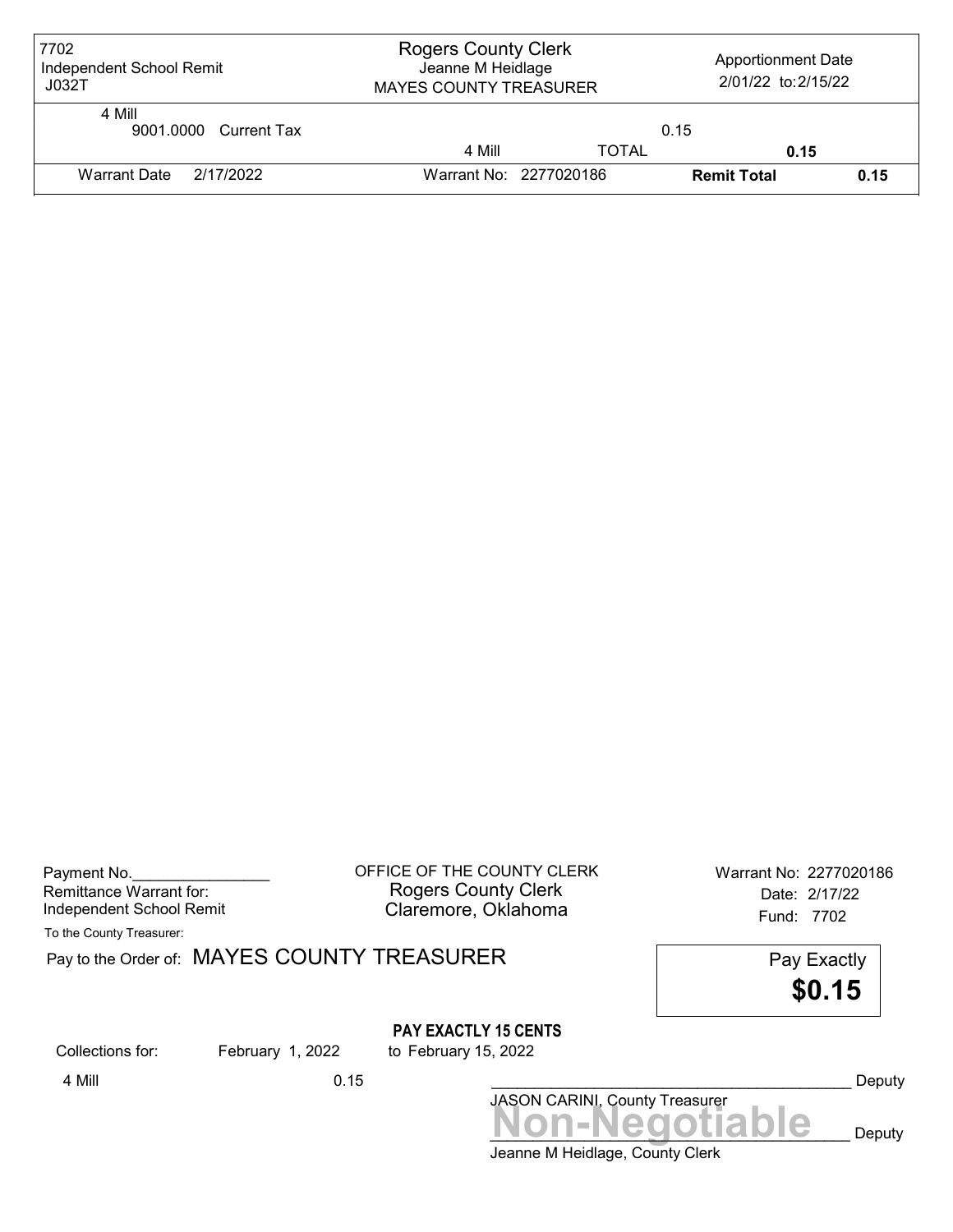| 7702<br>Independent School Remit<br>J <sub>032</sub> | <b>Rogers County Clerk</b><br>Jeanne M Heidlage<br>MAYES-CHOTEAU SCHOOLS |                        | <b>Apportionment Date</b><br>2/01/22 to: 2/15/22 |      |
|------------------------------------------------------|--------------------------------------------------------------------------|------------------------|--------------------------------------------------|------|
| <b>Building</b><br>9001.0000<br>Current Tax          |                                                                          |                        | 0.20                                             |      |
|                                                      | <b>Building</b>                                                          | <b>TOTAL</b>           | 0.20                                             |      |
| General<br>9001.0000<br><b>Current Tax</b>           |                                                                          |                        | 1.39                                             |      |
|                                                      | General                                                                  | <b>TOTAL</b>           | 1.39                                             |      |
| Sinking<br>9001.0000<br><b>Current Tax</b>           |                                                                          |                        | 0.85                                             |      |
|                                                      | Sinking                                                                  | <b>TOTAL</b>           | 0.85                                             |      |
| 2/17/2022<br><b>Warrant Date</b>                     |                                                                          | Warrant No: 2277020187 | <b>Remit Total</b>                               | 2.44 |

Payment No. 2277020187 Rogers County Clerk Date: 2/17/22 Independent School Remit **Claremore, Oklahoma** Fund: 7702

To the County Treasurer:

Pay to the Order of: MAYES-CHOTEAU SCHOOLS Pay Exactly

\$2.44

### PAY EXACTLY Two DOLLARS and 44 CENTS

Collections for: February 1, 2022 to February 15, 2022

 $Sinking$   $0.85$   $$ Building 0.20<br>1.39 Ceneral General

JASON CARINI, County Treasurer

Deputy

 $\bigcirc$   $\bigcirc$  Deputy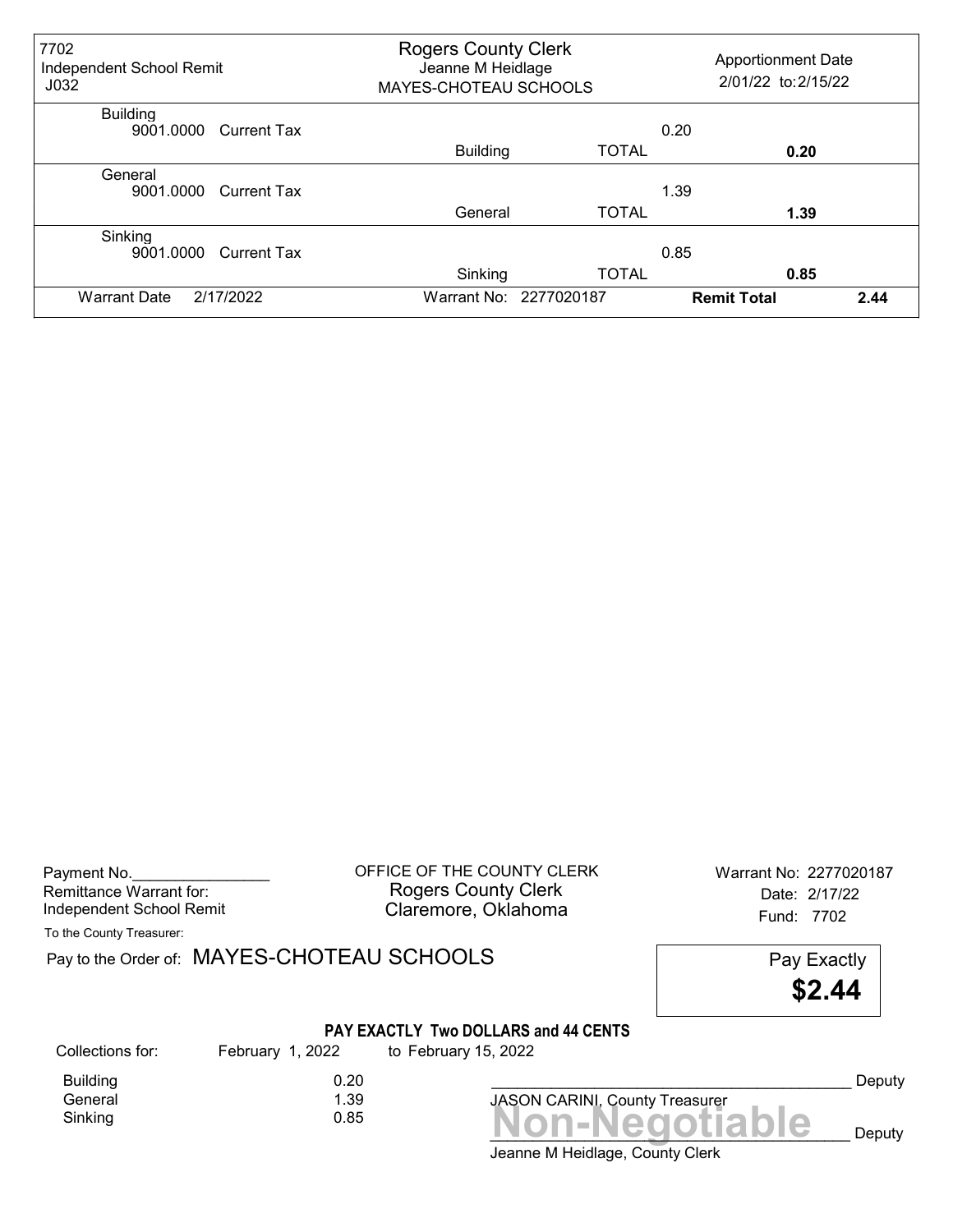| 7703<br>Municipal-City-Town Remit<br><b>CAT</b> | <b>Rogers County Clerk</b><br>Jeanne M Heidlage<br><b>CITY OF CATOOSA</b> |              | <b>Apportionment Date</b><br>2/01/22 to: 2/15/22 |      |  |
|-------------------------------------------------|---------------------------------------------------------------------------|--------------|--------------------------------------------------|------|--|
| Sinking<br>9002.0000 Prior Tax                  |                                                                           | 2.80         |                                                  |      |  |
|                                                 | Sinking                                                                   | <b>TOTAL</b> | 2.80                                             |      |  |
| Warrant Date<br>2/17/2022                       | Warrant No: 2277030072                                                    |              | <b>Remit Total</b>                               | 2.80 |  |

| Payment No.               |  |
|---------------------------|--|
| Remittance Warrant for:   |  |
| Municipal-City-Town Remit |  |

OFFICE OF THE COUNTY CLERK Warrant No: 2277030072 Rogers County Clerk Date: 2/17/22 Claremore, Oklahoma<br>Fund: 7703

To the County Treasurer:

Pay to the Order of: CITY OF CATOOSA Pay Exactly

\$2.80

### PAY EXACTLY Two DOLLARS and 80 CENTS

Collections for: February 1, 2022 to February 15, 2022

JASON CARINI, County Treasurer<br>
MON-Negotiable Deputy Sinking 2.80 \_\_\_\_\_\_\_\_\_\_\_\_\_\_\_\_\_\_\_\_\_\_\_\_\_\_\_\_\_\_\_\_\_\_\_\_\_\_\_\_\_\_ Deputy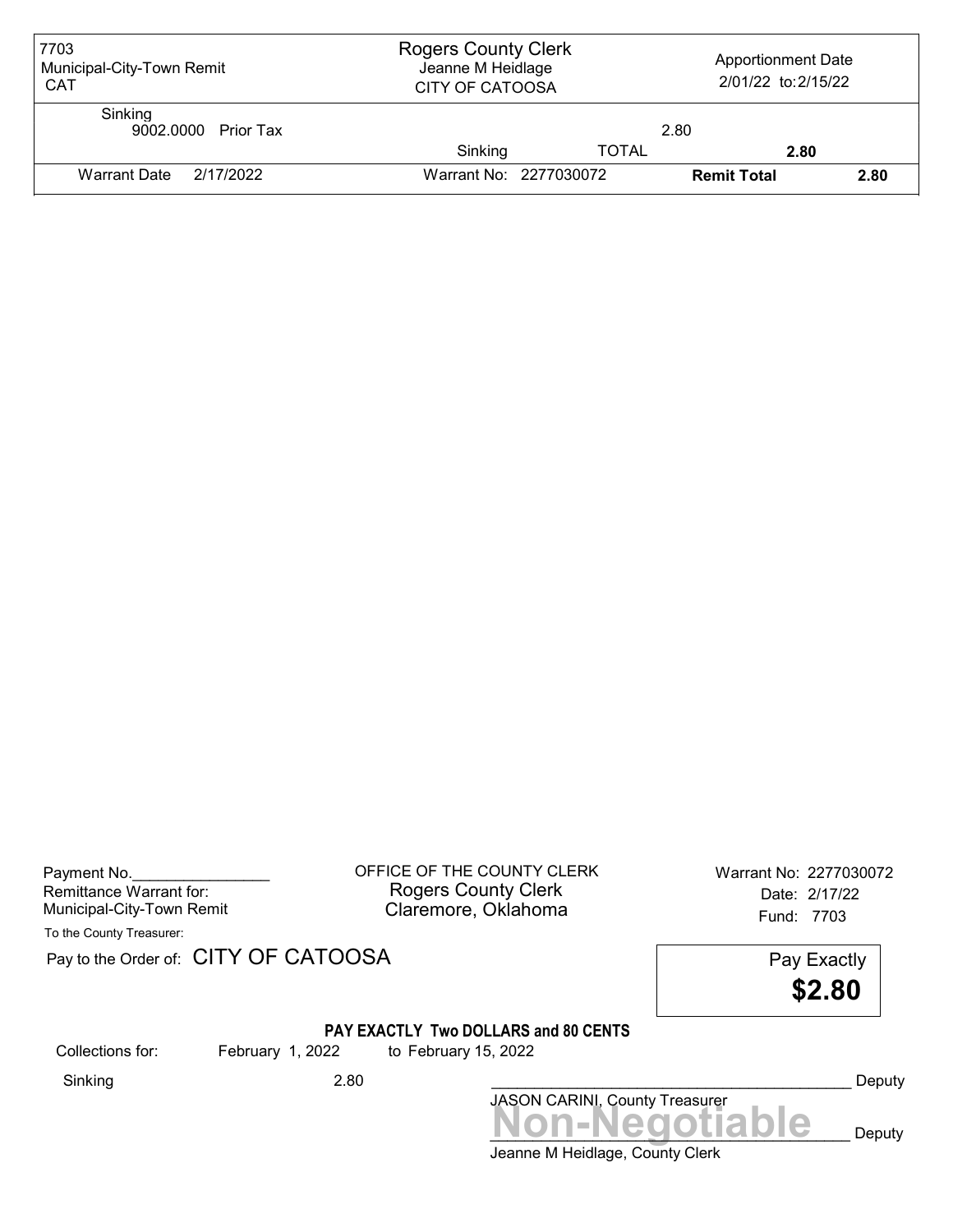| 7703<br>Municipal-City-Town Remit<br>TIF2D | <b>Rogers County Clerk</b><br>Jeanne M Heidlage<br>AD VALOREM - NXTGEN FILTERWORK |                        | Apportionment Date<br>2/01/22 to: 2/15/22 |           |
|--------------------------------------------|-----------------------------------------------------------------------------------|------------------------|-------------------------------------------|-----------|
| TIF<br>9001.0000 Current Tax               |                                                                                   | 17.707.50              |                                           |           |
|                                            | TIF                                                                               | <b>TOTAL</b>           | 17.707.50                                 |           |
| Warrant Date<br>2/17/2022                  |                                                                                   | Warrant No: 2277030073 | <b>Remit Total</b>                        | 17.707.50 |

| Payment No.               |  |
|---------------------------|--|
| Remittance Warrant for:   |  |
| Municipal-City-Town Remit |  |

OFFICE OF THE COUNTY CLERK Warrant No: 2277030073 Rogers County Clerk Date: 2/17/22 Claremore, Oklahoma<br>Fund: 7703

To the County Treasurer:

Pay to the Order of: AD VALOREM - NXTGEN FILTERWORK Pay Exactly



#### PAY EXACTLY Seventeen Thousand Seven Hundred Seven DOLLARS and 50 CENTS

Collections for: February 1, 2022 to February 15, 2022

Jeanne M Heidlage, County Clerk JASON CARINI, County Treasurer<br>
MON-Negotiable Deputy TIF 17,707.50 \_\_\_\_\_\_\_\_\_\_\_\_\_\_\_\_\_\_\_\_\_\_\_\_\_\_\_\_\_\_\_\_\_\_\_\_\_\_\_\_\_\_ Deputy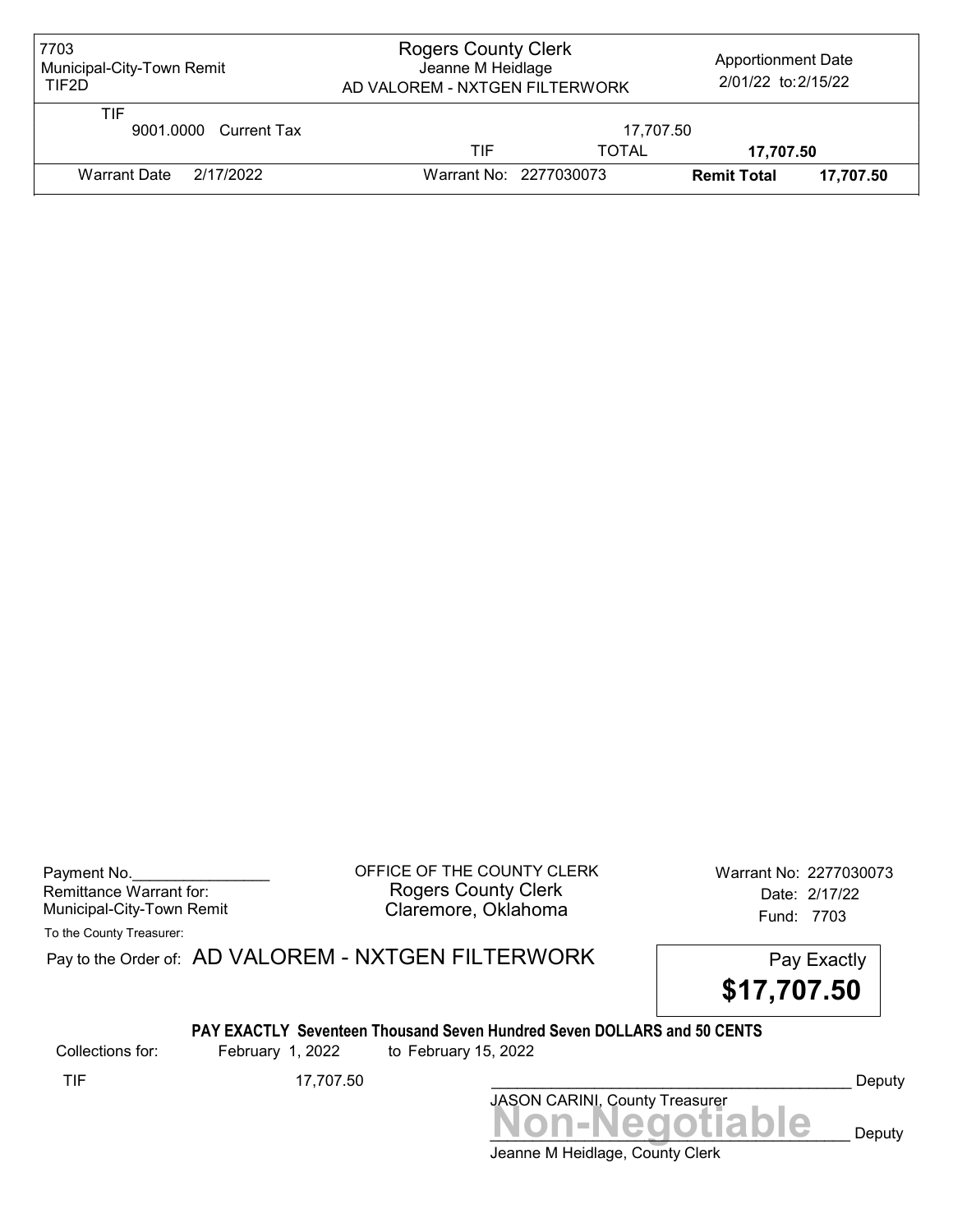| 7704<br><b>EMS</b>  | Emergency Medical Service District (EMS-522) Remit Jeanne M Heidlage | <b>Rogers County Clerk</b><br>OOLOGAH-TALALA EMS DISTRICT |                        | <b>Apportionment Date</b><br>2/01/22 to: 2/15/22 |          |
|---------------------|----------------------------------------------------------------------|-----------------------------------------------------------|------------------------|--------------------------------------------------|----------|
| General             |                                                                      |                                                           |                        |                                                  |          |
| 9001.0000           | Current Tax                                                          |                                                           | 3,419.14               |                                                  |          |
| 9003.0000           | Back Tax                                                             |                                                           | 40.72                  |                                                  |          |
| 9008.0000           | Interest Income Funds                                                |                                                           | 1.59                   |                                                  |          |
|                     |                                                                      | General                                                   | <b>TOTAL</b>           | 3,461.45                                         |          |
| Sinking             |                                                                      |                                                           |                        |                                                  |          |
| 9001.0000           | <b>Current Tax</b>                                                   |                                                           | 1,629.78               |                                                  |          |
| 9003.0000           | Back Tax                                                             |                                                           | 19.82                  |                                                  |          |
|                     |                                                                      | Sinking                                                   | <b>TOTAL</b>           | 1,649.60                                         |          |
| <b>Warrant Date</b> | 2/17/2022                                                            |                                                           | Warrant No: 2277040015 | <b>Remit Total</b>                               | 5,111.05 |

Payment No. 2277040015 Rogers County Clerk<br>Claremore, Oklahoma<br>
Fund: 7704 Emergency Medical Service District **Claremore, Oklahoma** Fund: 7704

To the County Treasurer:

Pay to the Order of: OOLOGAH-TALALA EMS DISTRICT Pay Exactly



#### PAY EXACTLY Five Thousand One Hundred Eleven DOLLARS and 5 CENTS

Sinking 1,649.60

General 3,461.45

Collections for: February 1, 2022 to February 15, 2022

Deputy

Jeanne M Heidlage, County Clerk Non-Negotiable Deputy

JASON CARINI, County Treasurer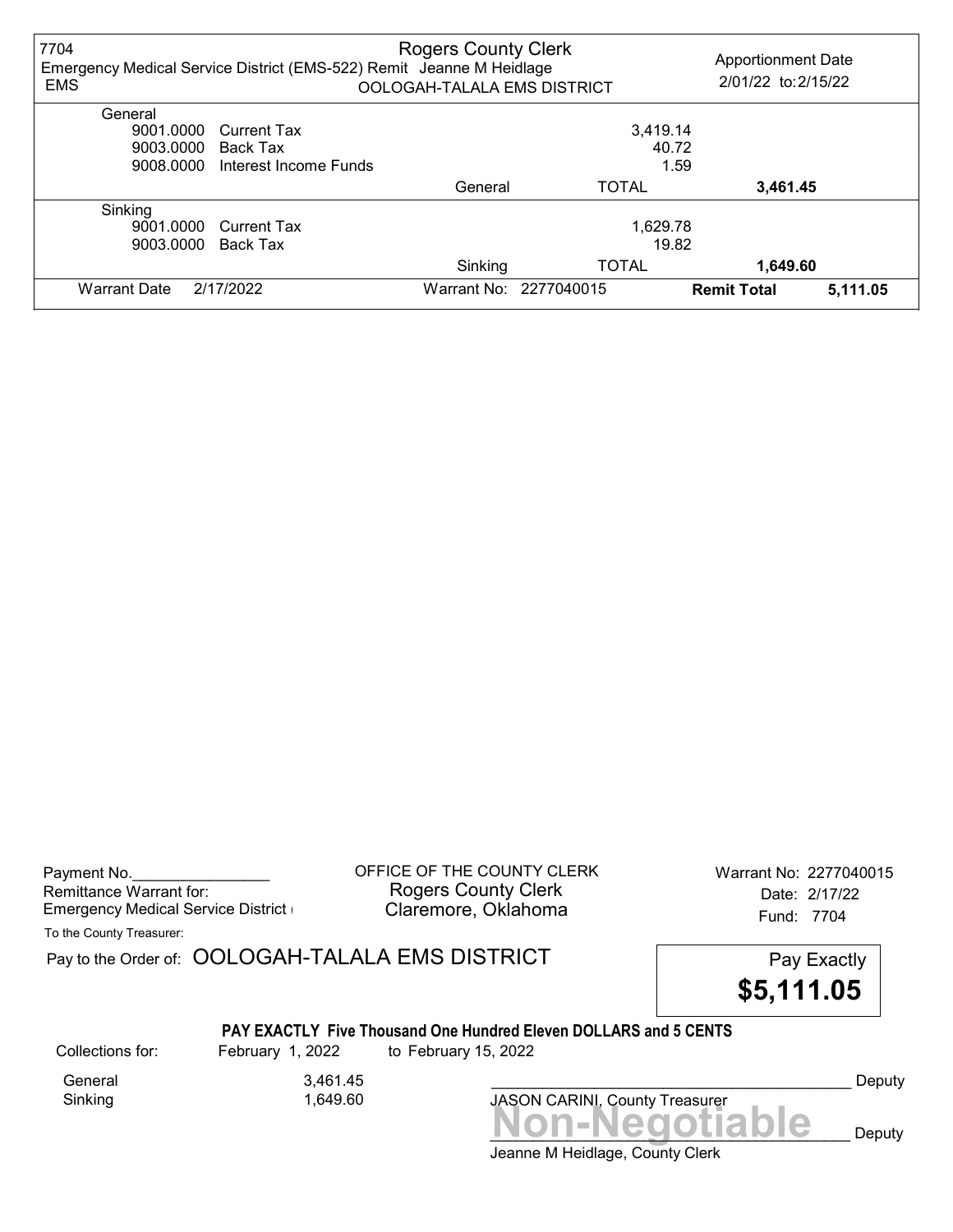| 7705<br><b>Fire Protection Districts Remit</b><br><b>FFD</b> |                       | <b>Rogers County Clerk</b><br>Jeanne M Heidlage<br><b>FOYIL FIRE DEPARTMENT</b> |                        | <b>Apportionment Date</b><br>2/01/22 to: 2/15/22 |          |
|--------------------------------------------------------------|-----------------------|---------------------------------------------------------------------------------|------------------------|--------------------------------------------------|----------|
| General                                                      |                       |                                                                                 |                        |                                                  |          |
| 9001.0000                                                    | <b>Current Tax</b>    |                                                                                 | 5,087.37               |                                                  |          |
| 9002.0000                                                    | Prior Tax             |                                                                                 | 248.62                 |                                                  |          |
| 9003.0000                                                    | Back Tax              |                                                                                 | 451.97                 |                                                  |          |
| 9008.0000                                                    | Interest Income Funds |                                                                                 |                        | 2.88                                             |          |
|                                                              |                       | General                                                                         | <b>TOTAL</b>           | 5,790.84                                         |          |
| Sinking                                                      |                       |                                                                                 |                        |                                                  |          |
| 9001.0000                                                    | <b>Current Tax</b>    |                                                                                 | 2,577.76               |                                                  |          |
| 9002.0000                                                    | Prior Tax             |                                                                                 | 149.44                 |                                                  |          |
| 9003.0000                                                    | Back Tax              | 281.65                                                                          |                        |                                                  |          |
|                                                              |                       | Sinking                                                                         | <b>TOTAL</b>           | 3,008.85                                         |          |
| <b>Warrant Date</b>                                          | 2/17/2022             |                                                                                 | Warrant No: 2277050080 | <b>Remit Total</b>                               | 8,799.69 |

Payment No. 2277050080 CHENGE OF THE COUNTY CLERK Warrant No: 2277050080 Rogers County Clerk Date: 2/17/22 Fire Protection Districts Remit **Claremore, Oklahoma** Fund: 7705

To the County Treasurer:

Pay to the Order of: FOYIL FIRE DEPARTMENT FREE PAY EXACTLY



# PAY EXACTLY Eight Thousand Seven Hundred Ninety Nine DOLLARS and 69 CENTS

Collections for: February 1, 2022 to February 15, 2022

General 5,790.84<br>Sinking 3,008.85

Sinking 3,008.85



Deputy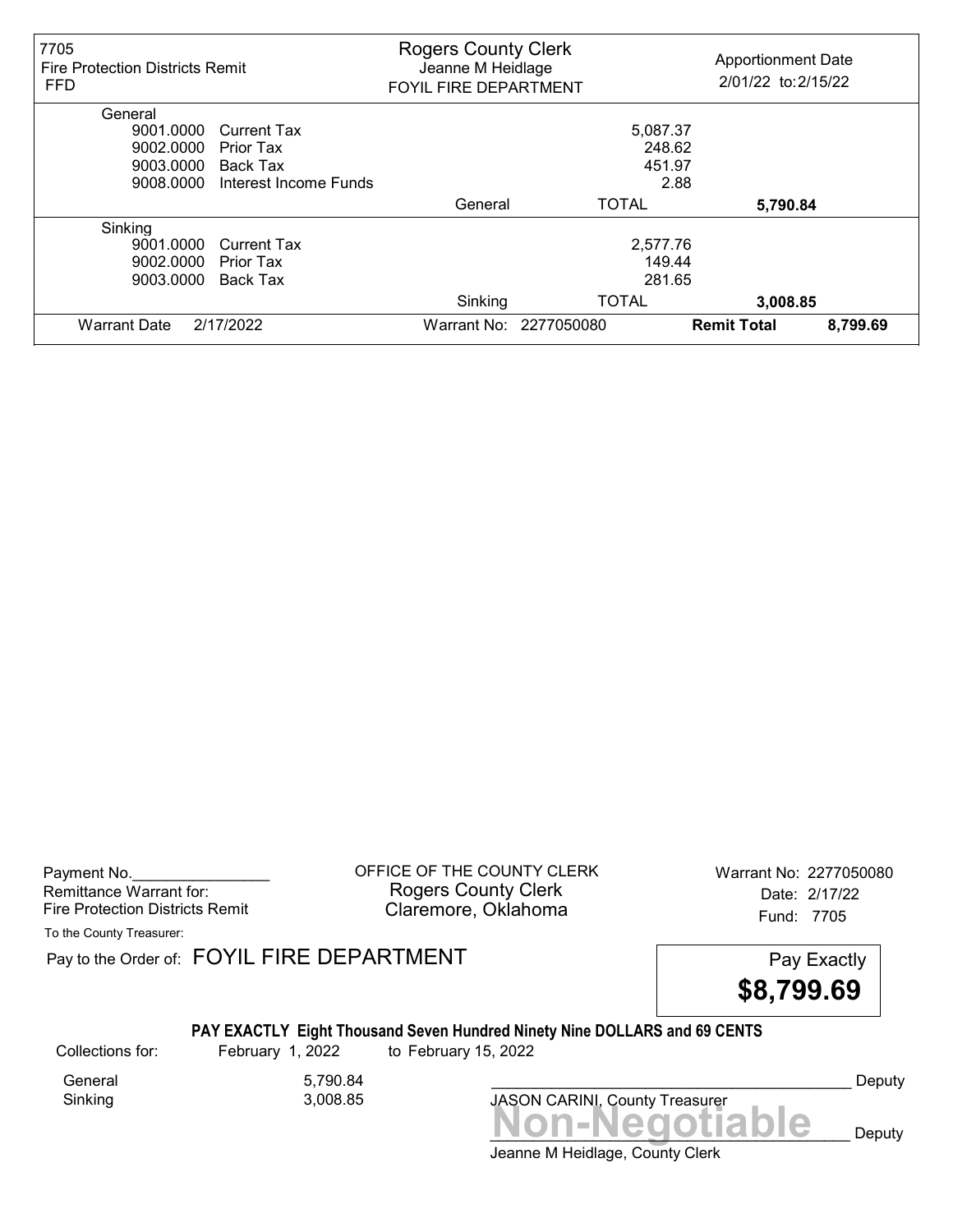| 7705<br><b>Fire Protection Districts Remit</b><br>LFD |                       | <b>Rogers County Clerk</b><br>Jeanne M Heidlage<br><b>LIMESTONE FIRE DISTRICT</b> |                        | <b>Apportionment Date</b><br>2/01/22 to: 2/15/22 |           |
|-------------------------------------------------------|-----------------------|-----------------------------------------------------------------------------------|------------------------|--------------------------------------------------|-----------|
| General                                               |                       |                                                                                   |                        |                                                  |           |
| 9001.0000                                             | <b>Current Tax</b>    |                                                                                   | 9,820.53               |                                                  |           |
| 9002.0000                                             | Prior Tax             |                                                                                   | 525.49                 |                                                  |           |
| 9003.0000                                             | <b>Back Tax</b>       |                                                                                   | 522.70                 |                                                  |           |
| 9008.0000                                             | Interest Income Funds |                                                                                   | 6.34                   |                                                  |           |
|                                                       |                       | General                                                                           | <b>TOTAL</b>           | 10,875.06                                        |           |
| Sinking                                               |                       |                                                                                   |                        |                                                  |           |
| 9001.0000                                             | <b>Current Tax</b>    |                                                                                   | 3,436.91               |                                                  |           |
| 9002.0000                                             | Prior Tax             |                                                                                   | 183.91                 |                                                  |           |
| 9003.0000                                             | Back Tax              |                                                                                   | 182.93                 |                                                  |           |
|                                                       |                       | Sinking                                                                           | <b>TOTAL</b>           | 3,803.75                                         |           |
| <b>Warrant Date</b>                                   | 2/17/2022             |                                                                                   | Warrant No: 2277050081 | <b>Remit Total</b>                               | 14,678.81 |

Payment No. 2277050081 CONTICE OF THE COUNTY CLERK Warrant No: 2277050081 Rogers County Clerk Date: 2/17/22 Fire Protection Districts Remit **Claremore, Oklahoma** Fund: 7705

To the County Treasurer:

Pay to the Order of: LIMESTONE FIRE DISTRICT Pay Exactly Pay Exactly



### PAY EXACTLY Fourteen Thousand Six Hundred Seventy Eight DOLLARS and 81 CENTS

Sinking 3,803.75

General 10,875.06

Collections for: February 1, 2022 to February 15, 2022

Non-Negotiable Deputy JASON CARINI, County Treasurer

Deputy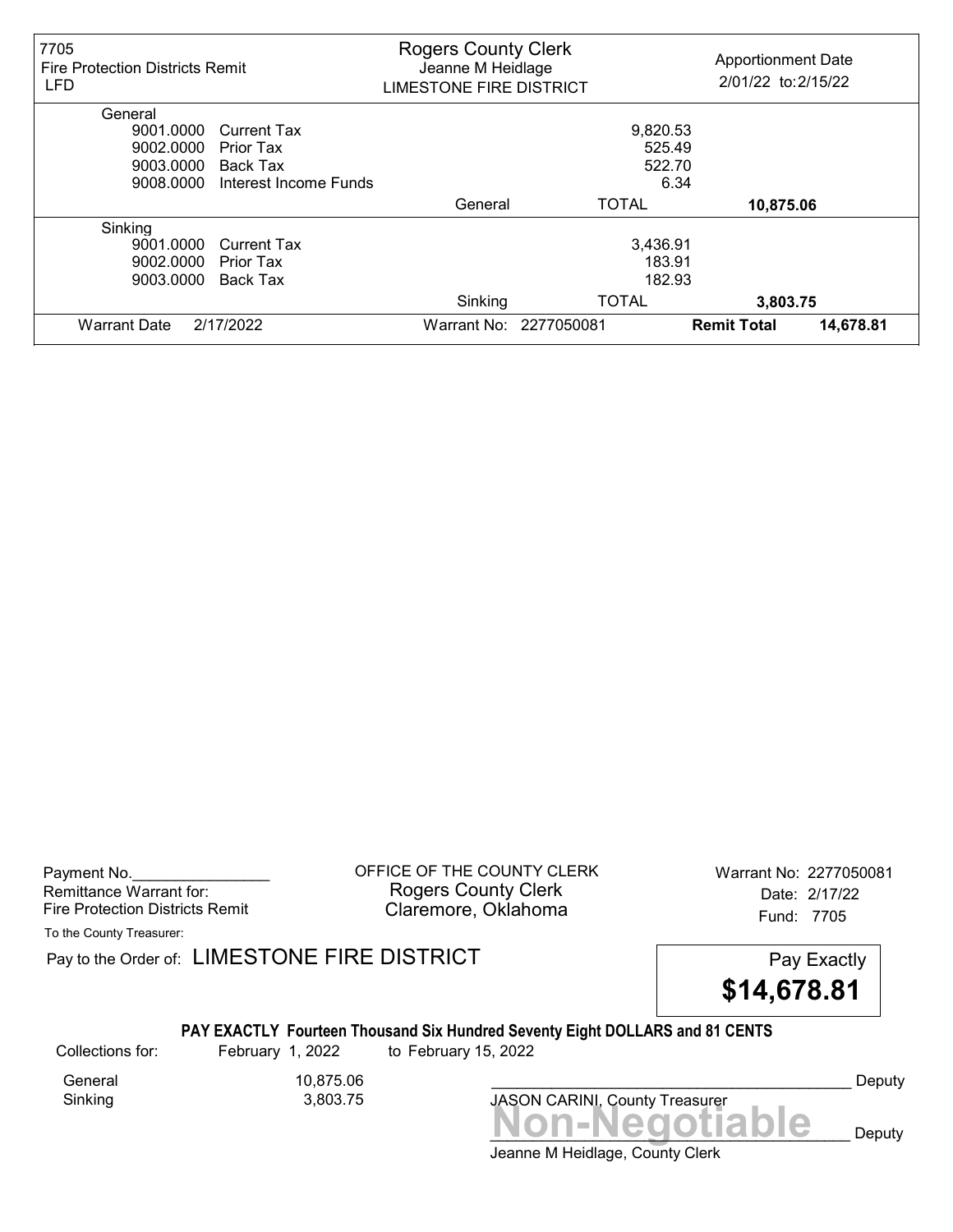| 7705<br><b>Fire Protection Districts Remit</b><br><b>NFD</b> |                       | <b>Rogers County Clerk</b><br>Jeanne M Heidlage<br>NORTHWEST FIRE DISTRICT |                        | <b>Apportionment Date</b><br>2/01/22 to: 2/15/22 |           |
|--------------------------------------------------------------|-----------------------|----------------------------------------------------------------------------|------------------------|--------------------------------------------------|-----------|
| General                                                      |                       |                                                                            |                        |                                                  |           |
| 9001.0000                                                    | <b>Current Tax</b>    |                                                                            | 16,673.96              |                                                  |           |
| 9003.0000                                                    | Back Tax              |                                                                            | 157.17                 |                                                  |           |
| 9008.0000                                                    | Interest Income Funds |                                                                            |                        | 9.38                                             |           |
|                                                              |                       | General                                                                    | <b>TOTAL</b>           | 16,840.51                                        |           |
| Sinking                                                      |                       |                                                                            |                        |                                                  |           |
|                                                              | 9001.0000 Current Tax |                                                                            | 4,368.34               |                                                  |           |
| 9003.0000                                                    | Back Tax              |                                                                            | 48.63                  |                                                  |           |
|                                                              |                       | Sinking                                                                    | <b>TOTAL</b>           | 4,416.97                                         |           |
| <b>Warrant Date</b>                                          | 2/17/2022             |                                                                            | Warrant No: 2277050082 | <b>Remit Total</b>                               | 21,257.48 |

Payment No. 2277050082<br>
OFFICE OF THE COUNTY CLERK Warrant No: 2277050082 Rogers County Clerk Date: 2/17/22 Fire Protection Districts Remit **Claremore, Oklahoma** Fund: 7705

To the County Treasurer:

Pay to the Order of: NORTHWEST FIRE DISTRICT FIRE Pay Exactly

\$21,257.48

# PAY EXACTLY Twenty One Thousand Two Hundred Fifty Seven DOLLARS and 48 CENTS

General 16,840.51

Collections for: February 1, 2022 to February 15, 2022

Sinking 4,416.97

Non-Negotiable Deputy JASON CARINI, County Treasurer

Deputy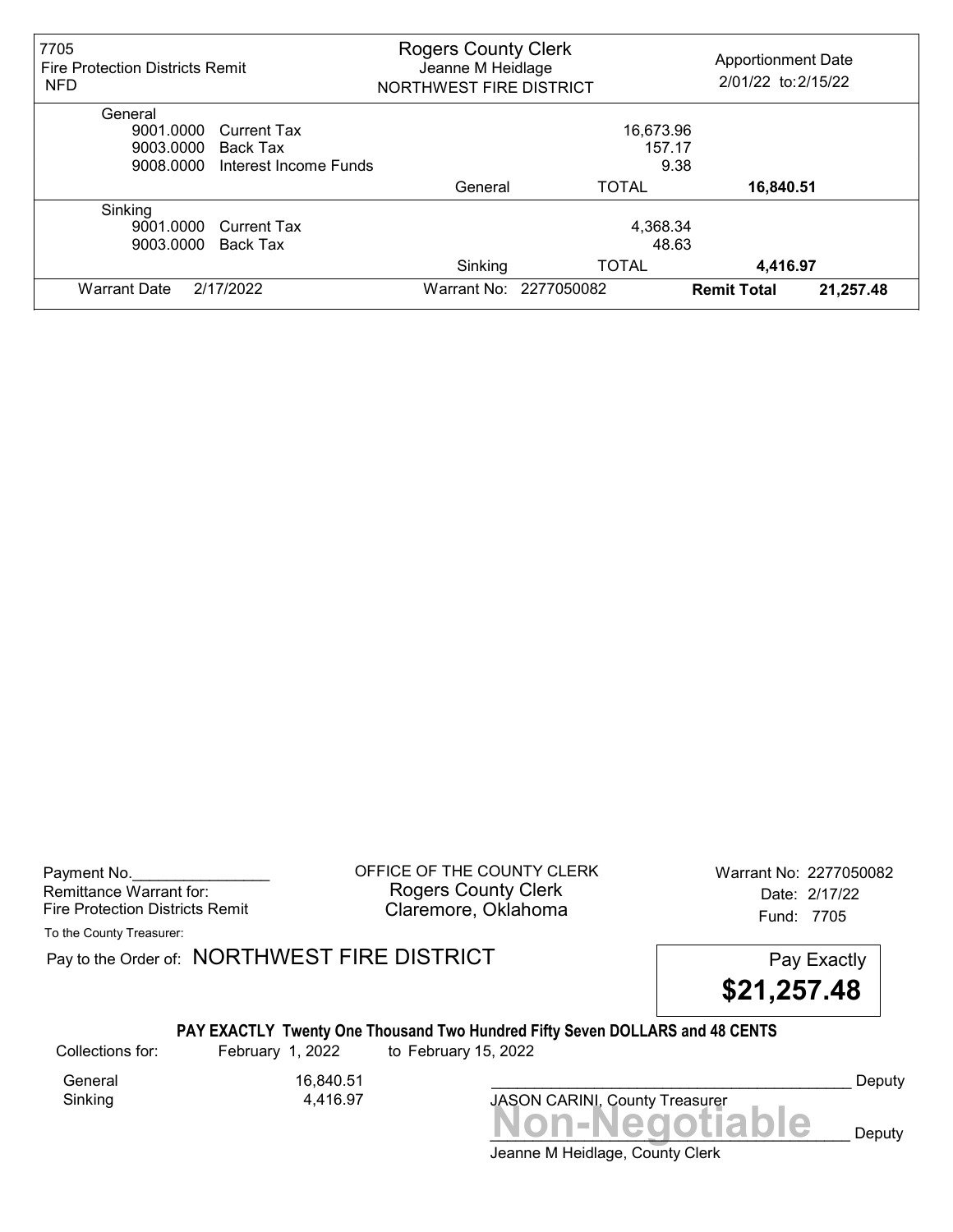| 7705<br><b>Fire Protection Districts Remit</b><br><b>TFD</b> |                       | <b>Rogers County Clerk</b><br>Jeanne M Heidlage<br><b>TRI-DISTRICT FIRE DISTRICT</b> |              | <b>Apportionment Date</b><br>2/01/22 to: 2/15/22 |
|--------------------------------------------------------------|-----------------------|--------------------------------------------------------------------------------------|--------------|--------------------------------------------------|
| General                                                      |                       |                                                                                      |              |                                                  |
| 9001.0000                                                    | <b>Current Tax</b>    |                                                                                      | 4,741.31     |                                                  |
| 9002.0000                                                    | Prior Tax             |                                                                                      | 28.23        |                                                  |
| 9003.0000                                                    | Back Tax              |                                                                                      | 166.62       |                                                  |
| 9008.0000                                                    | Interest Income Funds |                                                                                      | 2.80         |                                                  |
|                                                              |                       | General                                                                              | <b>TOTAL</b> | 4,938.96                                         |
| Sinking                                                      |                       |                                                                                      |              |                                                  |
| 9001.0000                                                    | <b>Current Tax</b>    |                                                                                      | 2,844.79     |                                                  |
| 9002.0000                                                    | Prior Tax             |                                                                                      | 8.47         |                                                  |
| 9003.0000                                                    | Back Tax              | 49.99                                                                                |              |                                                  |
|                                                              |                       | Sinking                                                                              | <b>TOTAL</b> | 2,903.25                                         |
| <b>Warrant Date</b>                                          | 2/17/2022             | Warrant No:                                                                          | 2277050083   | 7,842.21<br><b>Remit Total</b>                   |

Payment No. 2277050083 COFFICE OF THE COUNTY CLERK Warrant No: 2277050083 Rogers County Clerk Date: 2/17/22 Fire Protection Districts Remit **Claremore, Oklahoma** Fund: 7705

To the County Treasurer:

Pay to the Order of: TRI-DISTRICT FIRE DISTRICT **Pay Exactly** Pay Exactly

\$7,842.21

# PAY EXACTLY Seven Thousand Eight Hundred Forty Two DOLLARS and 21 CENTS

Sinking 2,903.25

General 4,938.96

Collections for: February 1, 2022 to February 15, 2022

Non-Negotiable Deputy JASON CARINI, County Treasurer

Deputy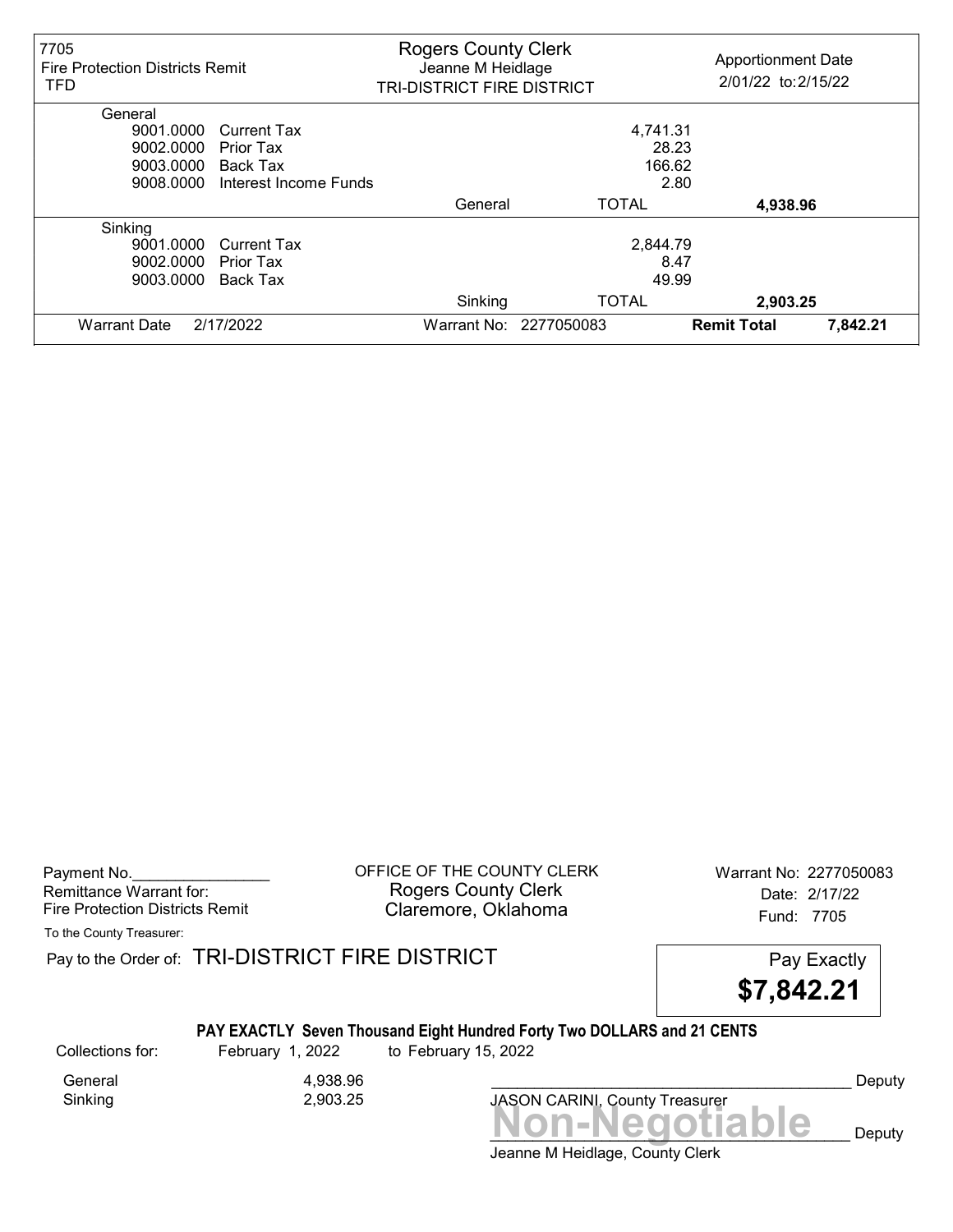| 7705<br><b>Fire Protection Districts Remit</b><br>VFD               | <b>Rogers County Clerk</b><br>Jeanne M Heidlage<br><b>VERDIGRIS FIRE DISTRICT</b> |                        | <b>Apportionment Date</b><br>2/01/22 to: 2/15/22 |          |
|---------------------------------------------------------------------|-----------------------------------------------------------------------------------|------------------------|--------------------------------------------------|----------|
| General<br>9001.0000 Current Tax<br>9008,0000 Interest Income Funds |                                                                                   | 4.448.94               | 2.37                                             |          |
|                                                                     | General                                                                           | TOTAL                  | 4,451.31                                         |          |
| 2/17/2022<br><b>Warrant Date</b>                                    |                                                                                   | Warrant No: 2277050084 | <b>Remit Total</b>                               | 4,451.31 |

Payment No. 2277050084 Rogers County Clerk Date: 2/17/22 Fire Protection Districts Remit **Claremore, Oklahoma** Fund: 7705

To the County Treasurer:

Pay to the Order of: VERDIGRIS FIRE DISTRICT Pay Exactly

\$4,451.31

### PAY EXACTLY Four Thousand Four Hundred Fifty One DOLLARS and 31 CENTS

Collections for: February 1, 2022 to February 15, 2022

JASON CARINI, County Treasurer General 4,451.31 \_\_\_\_\_\_\_\_\_\_\_\_\_\_\_\_\_\_\_\_\_\_\_\_\_\_\_\_\_\_\_\_\_\_\_\_\_\_\_\_\_\_ Deputy

Jeanne M Heidlage, County Clerk Non-Negotiable Deputy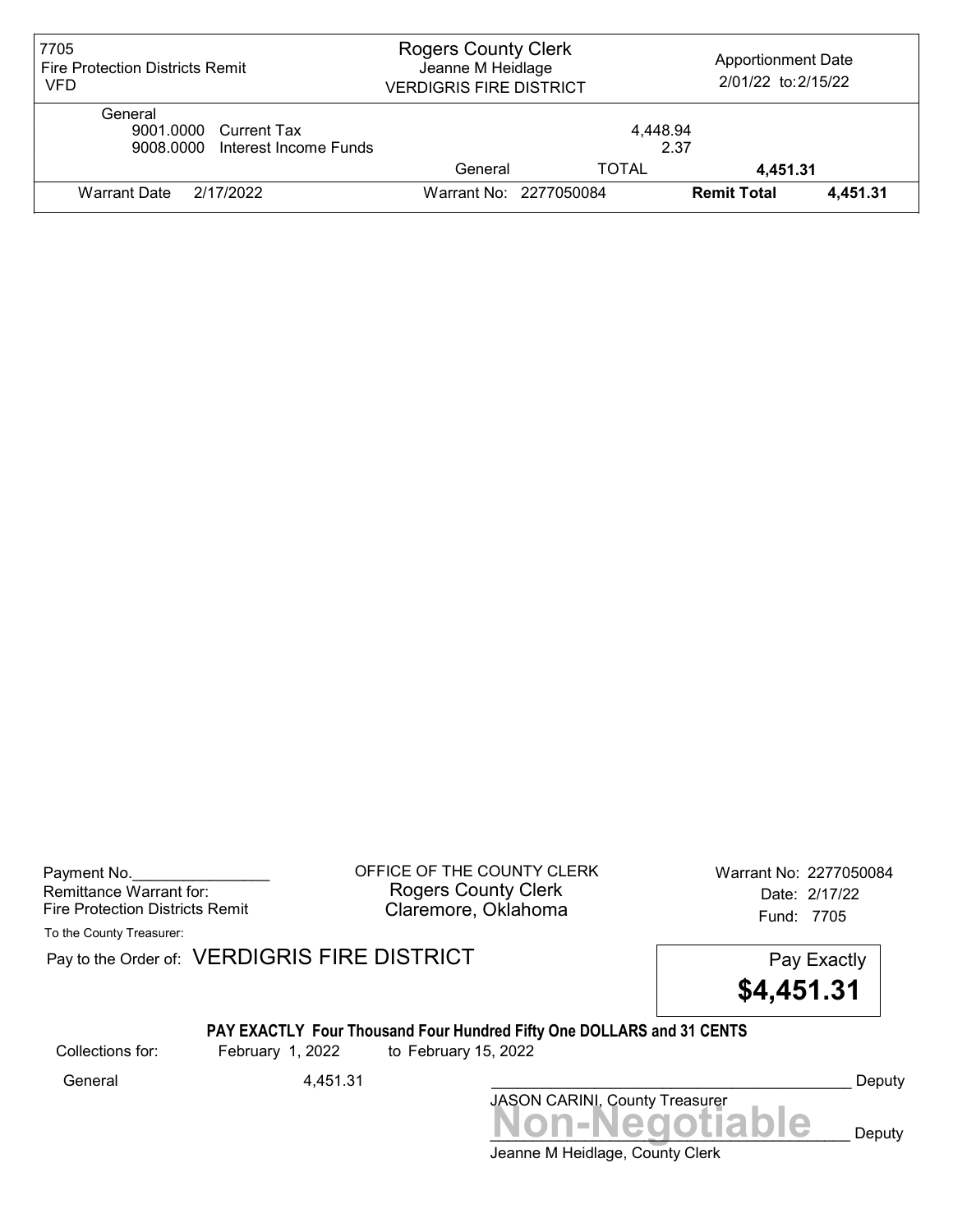| 7705<br><b>Fire Protection Districts Remit</b><br><b>FAF</b> | <b>Rogers County Clerk</b><br><b>Apportionment Date</b><br>Jeanne M Heidlage<br>2/01/22 to: 2/15/22<br><b>FAIR OAKS FIRE PROTECTION DIST</b> |              |                    |        |
|--------------------------------------------------------------|----------------------------------------------------------------------------------------------------------------------------------------------|--------------|--------------------|--------|
| General<br>9001.0000 Current Tax                             |                                                                                                                                              | 830.21       |                    |        |
|                                                              | General                                                                                                                                      | <b>TOTAL</b> | 830.21             |        |
| 2/17/2022<br>Warrant Date                                    | Warrant No: 2277050085                                                                                                                       |              | <b>Remit Total</b> | 830.21 |

| Payment No.                     |
|---------------------------------|
| Remittance Warrant for:         |
| Fire Protection Districts Remit |

OFFICE OF THE COUNTY CLERK Warrant No: 2277050085 Rogers County Clerk **Date:** 2/17/22 Fire Protection Districts Remit **Exercise Claremore, Oklahoma** Fund: 7705

To the County Treasurer:

|                  | Pay to the Order of: FAIR OAKS FIRE PROTECTION DIST |                      | Pay Exactly<br>\$830.21                               |        |
|------------------|-----------------------------------------------------|----------------------|-------------------------------------------------------|--------|
| Collections for: | February 1, 2022                                    | to February 15, 2022 | PAY EXACTLY Eight Hundred Thirty DOLLARS and 21 CENTS |        |
| General          | 830.21                                              |                      | JASON CARINI, County Treasurer                        | Deputy |
|                  |                                                     |                      | Non-Negotiable                                        | Deputy |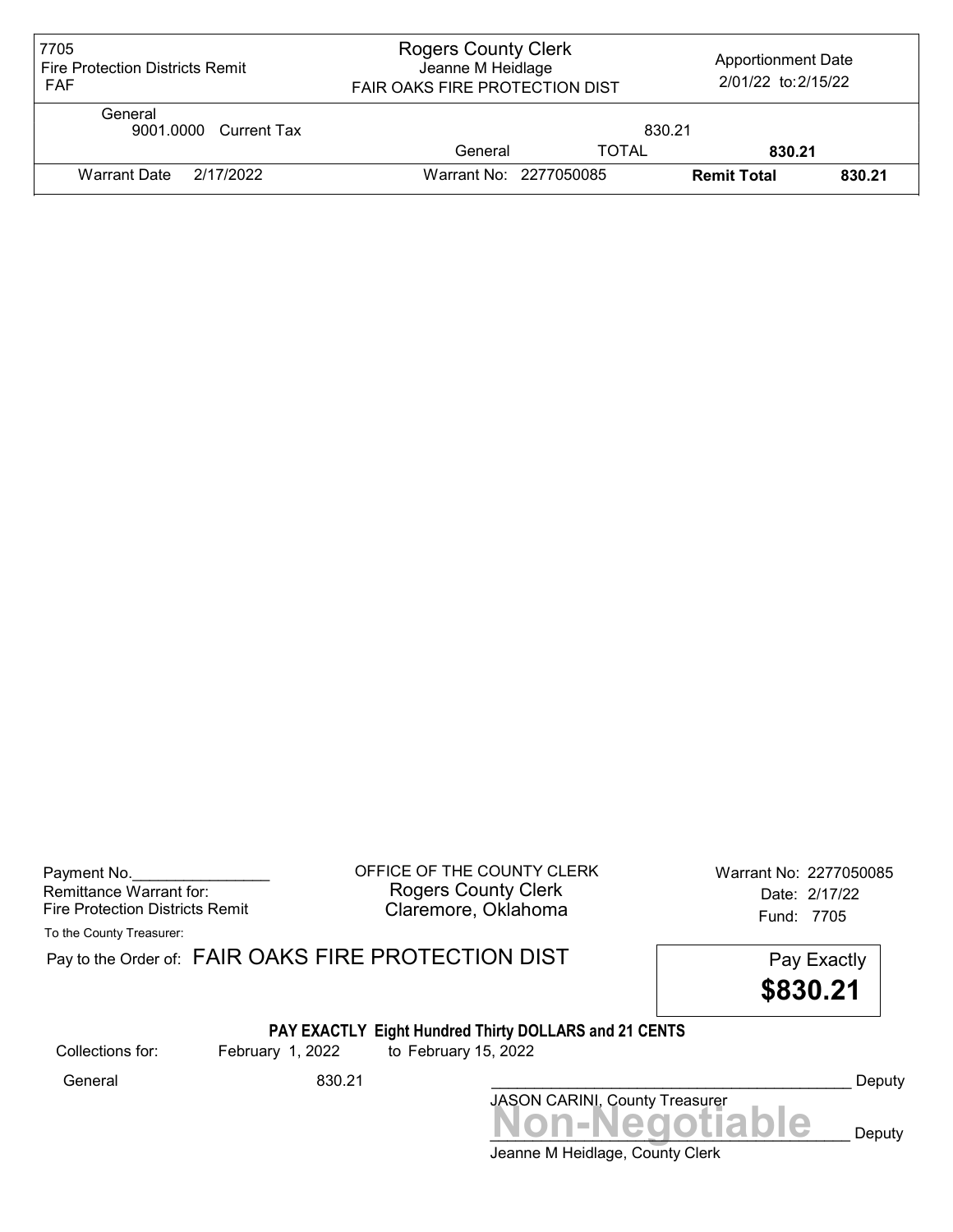| 7706<br>Career Tech Remit<br><b>VT11</b> |                       | <b>Rogers County Clerk</b><br>Jeanne M Heidlage<br><b>NORTHEAST VO TECH 11</b> |                        | <b>Apportionment Date</b><br>2/01/22 to: 2/15/22 |           |  |
|------------------------------------------|-----------------------|--------------------------------------------------------------------------------|------------------------|--------------------------------------------------|-----------|--|
| <b>Building</b>                          |                       |                                                                                |                        |                                                  |           |  |
| 9001.0000                                | <b>Current Tax</b>    | 8,159.98                                                                       |                        |                                                  |           |  |
| 9002.0000                                | Prior Tax             | 329.55                                                                         |                        |                                                  |           |  |
| 9003.0000                                | Back Tax              | 162.29                                                                         |                        |                                                  |           |  |
|                                          |                       | <b>Building</b>                                                                | <b>TOTAL</b>           | 8,651.82                                         |           |  |
| General                                  |                       |                                                                                |                        |                                                  |           |  |
| 9001.0000<br><b>Current Tax</b>          |                       |                                                                                | 83,803.13              |                                                  |           |  |
| 9002.0000<br>Prior Tax                   |                       |                                                                                | 3,384.53               |                                                  |           |  |
| 9003.0000                                | Back Tax              | 1,666.74                                                                       |                        |                                                  |           |  |
| 9008.0000                                | Interest Income Funds | 29.55                                                                          |                        |                                                  |           |  |
|                                          |                       | General                                                                        | <b>TOTAL</b>           | 88,883.95                                        |           |  |
| <b>Warrant Date</b>                      | 2/17/2022             |                                                                                | Warrant No: 2277060029 | <b>Remit Total</b>                               | 97,535.77 |  |

Payment No. 2277060029 COFFICE OF THE COUNTY CLERK Warrant No: 2277060029 Rogers County Clerk Date: 2/17/22 Career Tech Remit **Claremore, Oklahoma** Career Tech Remit 7706

To the County Treasurer:

Pay to the Order of: NORTHEAST VO TECH 11 Pay Exactly



# PAY EXACTLY Ninety Seven Thousand Five Hundred Thirty Five DOLLARS and 77 CENTS

Collections for: February 1, 2022 to February 15, 2022

Building 8,651.82<br>1998 - General March 2014<br>1998 - 1998 - 1999 - 1999 - 1999 - 1999 - 1999 - 1999 - 1999 - 1999 - 1999 - 1999 - 1999 - 1999 - 1999 - 199

General 88,883.95

Jeanne M Heidlage, County Clerk Non-Negotiable Deputy JASON CARINI, County Treasurer

Deputy